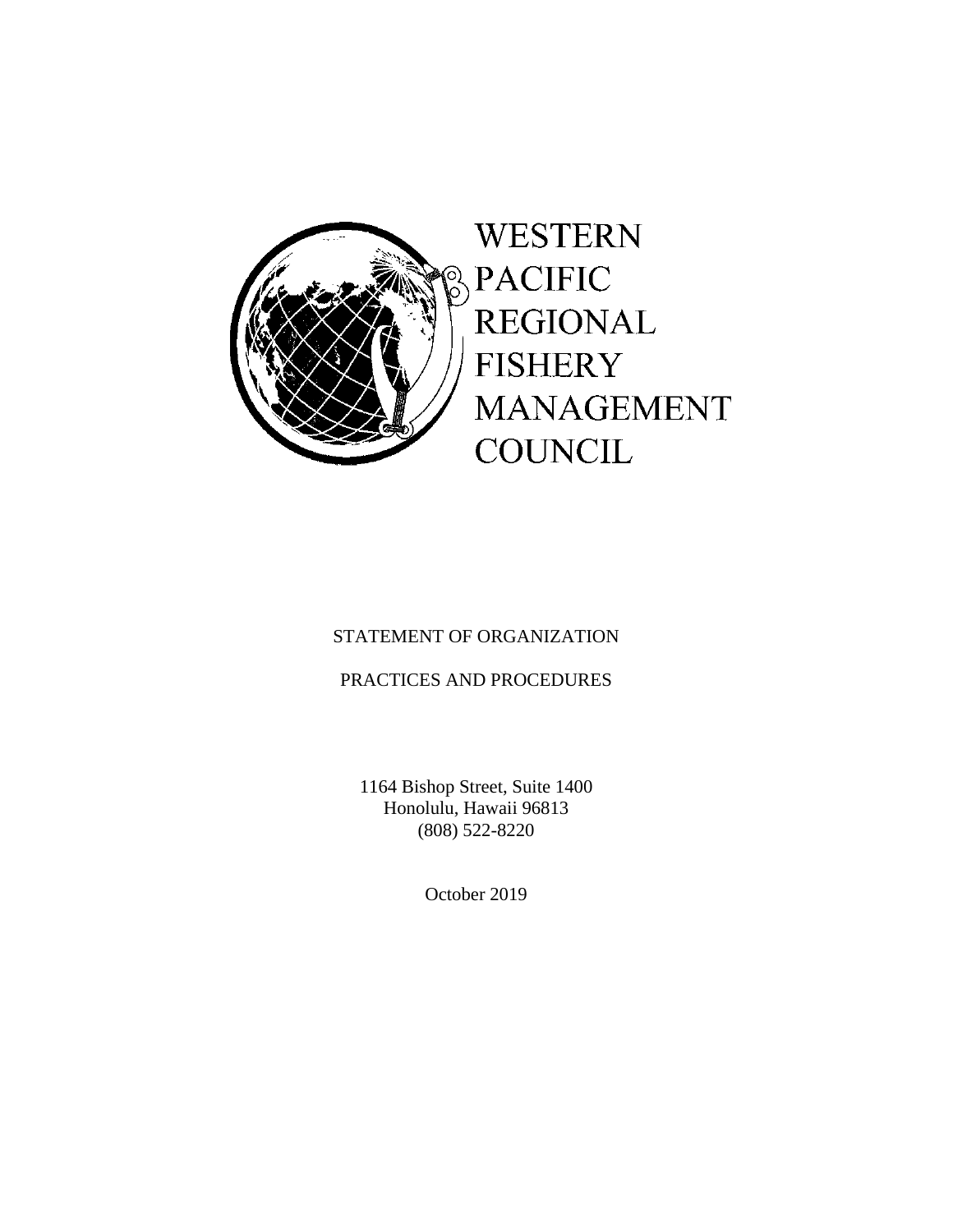# **CONTENTS**

| 1  |                                                        |  |
|----|--------------------------------------------------------|--|
| 2  |                                                        |  |
| 3  |                                                        |  |
| 4  |                                                        |  |
| 5  |                                                        |  |
| 6  |                                                        |  |
| 7  |                                                        |  |
| 8  |                                                        |  |
| 9  |                                                        |  |
| 10 |                                                        |  |
| 11 |                                                        |  |
| 12 |                                                        |  |
| 13 |                                                        |  |
| 14 |                                                        |  |
| 15 |                                                        |  |
| 16 |                                                        |  |
| 17 |                                                        |  |
| 18 |                                                        |  |
| 19 |                                                        |  |
| 20 |                                                        |  |
| 21 |                                                        |  |
| 22 |                                                        |  |
| 23 |                                                        |  |
| 34 |                                                        |  |
| 35 |                                                        |  |
| 36 |                                                        |  |
| 37 |                                                        |  |
| 38 | COUNCIL PROGRAM AGREEMENTS, POLOCIES AND PROCEDURES 26 |  |
| 39 |                                                        |  |
| 40 |                                                        |  |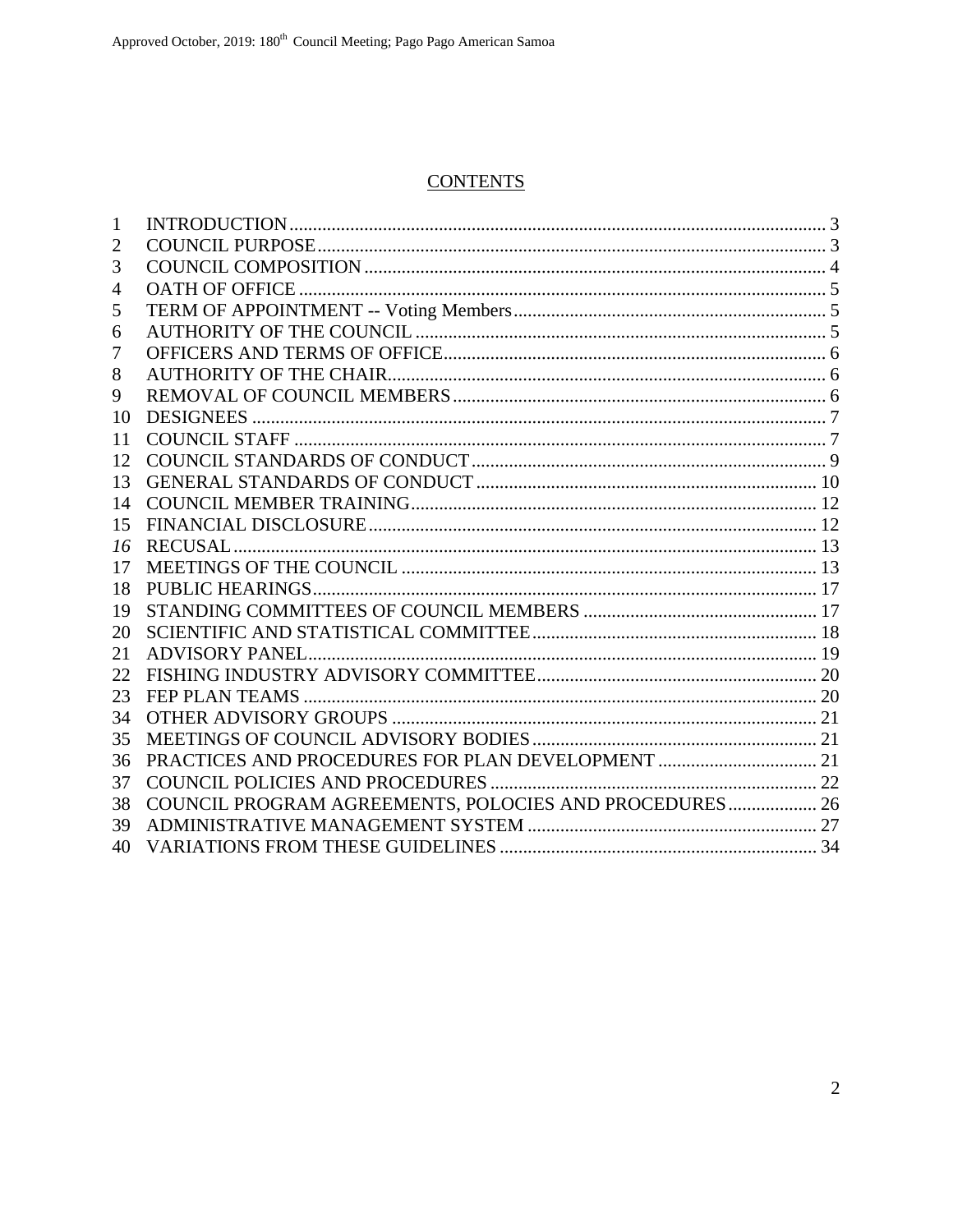# **1 INTRODUCTION**

 The Western Pacific Fishery Management Council (Council), established in 1976 by the Magnuson-Stevens Fishery Conservation and Management Act (Act), hereby presents its Statement of Operating Practices and Procedures (SOPP). This SOPP describes the practices and procedures to carry out the Council's functions under the Act. Copies may be obtained by writing to the Executive Director, Western Pacific Regional Fishery Management Council, Suite 1400, 1164 Bishop Street, Honolulu, Hawaii 96813, and are available for download at the Council's website at http://www.wpcouncil.org.

This SOPP supersedes the previous version, published October 2012

# **2 COUNCIL PURPOSE**

The Council shall:

 $\overline{a}$ 

- A. Prepare and submit to the Secretary of Commerce (Secretary) a Fishery Ecosystem Plan (FEP<sup>a</sup>) with respect to each fishery in need of management surrounding its geographical area of authority and, from time to time, such amendments to each such plan as necessary;
- B. Prepare comments on any application for foreign fishing transmitted to it by the Secretary of State, and any Fishery Ecosystem Plan or amendment transmitted to it by the Secretary of Commerce;
- C. Conduct public hearings, in the geographic area concerned, to allow interested persons an opportunity to be heard in the development of Fishery Ecosystem Plans and amendments to such plan, and with respect to the administration and implementation of the provisions of the Act;
- D. Prepare reports as the Council deems appropriate*,* as requested by the Secretary of Commerce, or as required by Congress;
- E. Review on a continuing basis, and revise as appropriate, the assessments and specifications made with respect to the maximum sustainable yield, optimum yield, domestic annual processing, joint venture processing, domestic annual harvesting and the total allowable level of foreign fishing for each fishery under a Fishery Ecosystem Plan within its geographic area of authority;
- F. Prepare comments on any FEP plan or amendment prepared by the Secretary which is transmitted by the Council under Section 304(c)(4) of the Act;
- G. Establish annual catch limits for each of its managed fisheries, as appropriate, that may not exceed the fishing level recommendations established by mechanisms and processes under the Act;

<sup>&</sup>lt;sup>a</sup> 2010 implementation of the five place-based FEPs (American Samoa, Mariana Islands, Hawaii, Pelagics and PRIAs) replaced the Council's existing species-based Fishery Management Plan (FMP).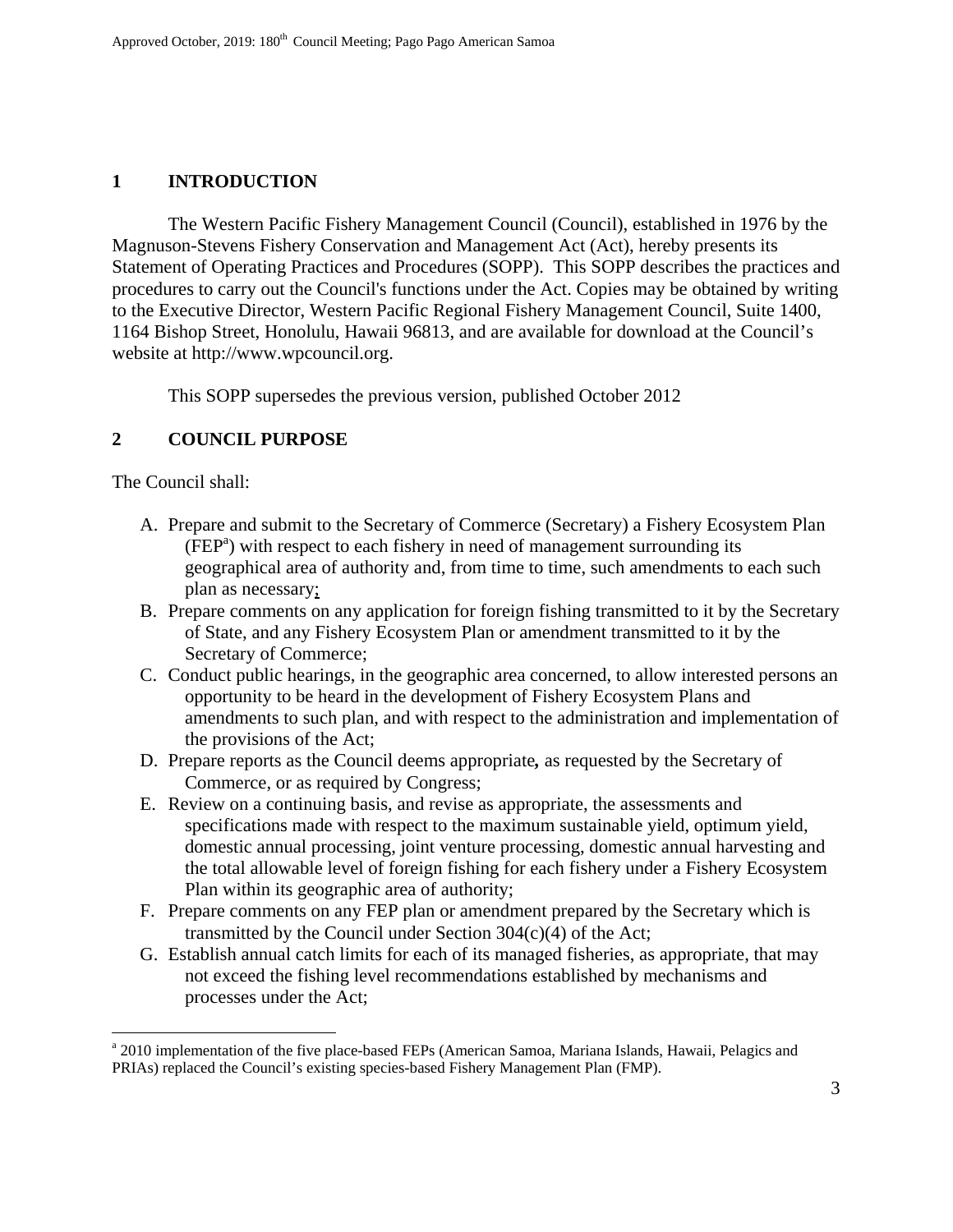- H. Establish the organizational structure and procedures to carry out provisions of the Act relating to Pacific Insular Area Fishery Agreements, Community Development Program, Western Pacific Demonstration Projects and the Western Pacific Sustainable Fisheries Fund;
- I. Develop multi-year research priorities for fisheries, fisheries interactions, habitats and other areas of research that are necessary for management purposes, in the manner prescribed in the Act;
- J. Participate in international negotiations concerning any fishery matters under the cognizance of the Council. The Council also expects to be consulted during preliminary discussions leading to U.S. positions on international fishery matters, including the allocation of fishery resources to other nations within its area of authority; and
- K. Conduct any other activities which are required by or provided for in the Act or which are necessary and appropriate to the foregoing functions.

## **3 COUNCIL COMPOSITION**

 The Western Pacific Regional Fishery Management Council has 16 members (13 voting and three non-voting) from the State of Hawaii, the Territories of Guam and American Samoa, the Commonwealth of the Northern Mariana Islands, and Federal agencies, and has management authority over the fisheries seaward of these islands and all US remote islands and atolls in the Pacific Ocean as set forth in the Act.

- A. Voting Members. The voting members of the Council are:
	- a. Eight members appointed by the Secretary of Commerce from American Samoa, Guam, Hawaii and the Northern Mariana Islands (at least one of whom shall be appointed from each);
	- b. The officials with principal fishery management responsibility in the governments of American Samoa, Guam, Hawaii and the Northern Mariana Islands, or the designee of such officials; and
	- c. The Regional Administrator of the Pacific Islands Regional Office of the National Marine Fisheries Service, or his or her designee.
- B. Non-Voting Members. The non-voting members of the Council are:
	- a. The Regional Director of the U.S. Fish and Wildlife Service, Region 1, or his or her designee;
	- b. The District Commander, 14th Coast Guard District, or his or her designee; and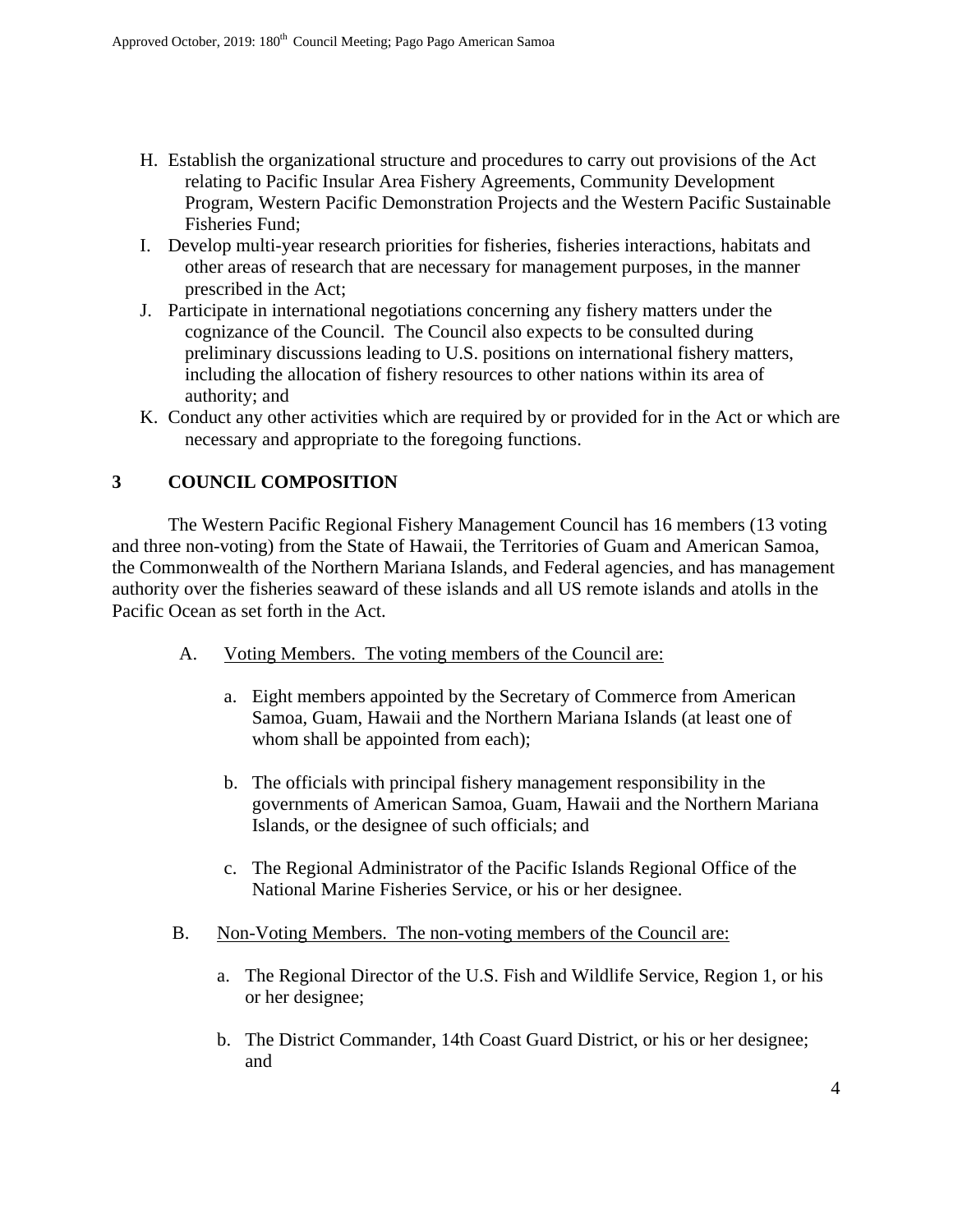c. A representative of the Department of State, or his or her designee.

Non-voting members of the Council may serve on committees of the Council and may serve as chairpersons of committees and, as members of the committee, may initiate and second motions, as well as vote on matters that pertain to the committee. At meetings of the Council, non-voting members may neither initiate or second motions, nor vote on matters that may be classified as business of the Council. They may, however, participate fully in discussions of such matters.

#### **4 OATH OF OFFICE**

 As trustees of the nation's fishery resources, each voting member appointed to the Council must take the following oath of office:

I, [name of the person taking oath], as a duly appointed member of a Regional Fishery Management Council established under the Magnuson-Stevens Fishery Conservation and Management Act, hereby promise to conserve and manage the living marine resources of the United States of America by carrying out the business of the Council for the greatest overall benefit of the Nation. I recognize my responsibility to serve as a knowledgeable and experienced trustee of the Nation's marine fisheries resources, being careful to balance competing private or regional interests, and always aware and protective of the public interest in those resources. I commit myself to uphold the provisions, standards, and requirements of the Magnuson-Stevens Fishery Conservation and Management Act and other applicable law, and shall conduct myself at all times according to the rules of conduct prescribed by the Secretary of Commerce. This oath is given freely and without mental reservation or purpose of evasion.

## **5 TERM OF APPOINTMENT -- VOTING MEMBERS**

 Voting members (other than principal state officials, the Regional Administrator, or their designees) are appointed for a term of three years and may be reappointed. A voting member's Council service of 18 months or more during a term of office will be counted as service for the entire three-year term. The anniversary date for measuring terms of membership is August 11. The Secretary may designate a term of appointment shorter than three years, if necessary, to provide for balanced expiration of terms of office. Members may not serve more than three consecutive terms. A member who has completed three consecutive terms will be eligible for appointment to another term one full year after completion of the third consecutive term.

## **6 AUTHORITY OF THE COUNCIL**

The Council selects its officers: the Chair and four Vice Chairs from among its members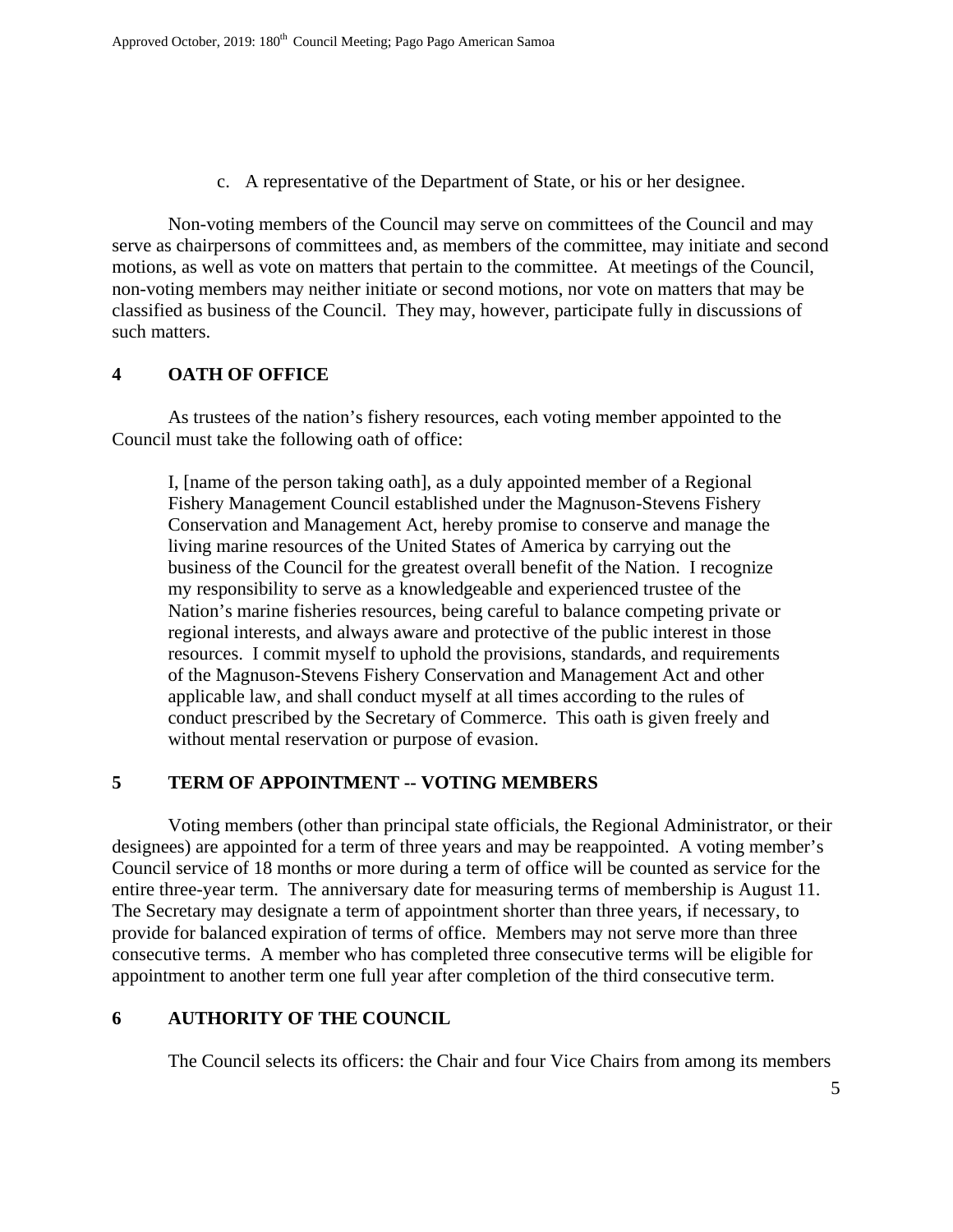representing each member State.

 The Council shall approve all appointments to the positions of Executive Director, Scientific and Statistical Committee, Advisory Panels, Plan Teams and any other group or committee necessary for the purpose of its function. Compensation shall be determined by the Council as allowed under the Act.

 Authorization of expenses for domestic travel, including invitational travel, and participation for Council, staff, Scientific and Statistical Committee, Advisory Panel, Plan Team members and any other meeting participant, will be approved by the Council at its meetings and implemented by the Executive Director. The Chair may authorize travel compensation and participation at any time.

#### **7 OFFICERS AND TERMS OF OFFICE**

 The officers of the Council shall be the Chair and four Vice Chairs, each elected for oneyear terms. Officers may succeed themselves. The Chair is elected by a majority of the voting members present and voting. Four Vice Chairs will be elected, one from each State, Territory, and Commonwealth represented on the Council.

#### **8 AUTHORITY OF THE CHAIR**

 The Chair, or in his or her absence, the Vice Chair named by the Chair, shall convene and preside over Council meetings. The Chair may designate Council members to serve on committees. The Chair may also designate Council members to officiate at public hearings.

 The Chair shall function as the Chief Executive Officer with general charge and supervision over and responsibility for the business affairs of the Council.

 The Chair, at the direction of the Council, may enter into and execute in the name of the Council, contracts and other instruments in the regular course of business. The Chair, after consulting with the Executive and Budget Committee, appoints Chairs of all Council Committees, including, but not limited to, the Scientific and Statistical Committee, the Advisory Panels and the Plan Teams.

## **9 REMOVAL OF COUNCIL MEMBERS**

The Council may recommend to the Secretary that a member be removed for cause after not less than two-thirds of the Council voting members vote for removal in accordance with Section 302(b)(6) of the Act. Removal requires that the Council provide a written removal recommendation to the Secretary together with a statement of the basis for the recommendation.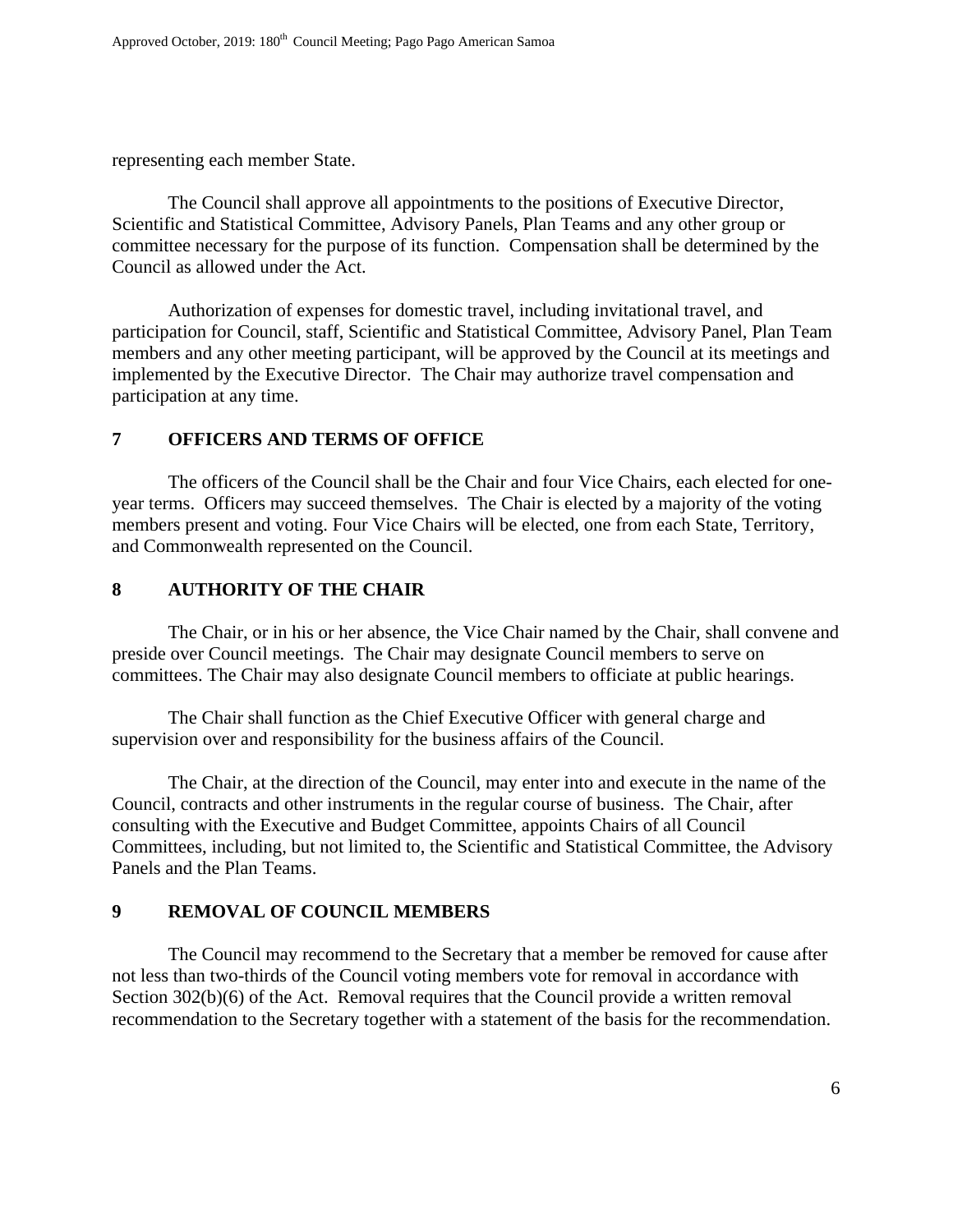A Council member may also be removed if the member is found by the Secretary, after notice and an opportunity for a hearing in accordance with 5 U.S.C. § 554, to have committed an act prohibited by section 307(1)(O) of the Act.

#### **10 DESIGNEES**

 The Act authorizes only the principal State (including Territory and Commonwealth) officials, the Regional Administrator, and the non-voting members to designate individuals to attend Council meetings in their absence. The Chair of the Council must be notified in writing, in advance of any meeting at which a designee will initially represent the Council member, of the name, address, and position of the individual designated. A designee may not name another designee. However, such officials may submit to the Chair, in advance, a list of several individuals who may act as designee, provided the list clearly specifies who would serve if more than one designee attends. A designee may be elected as Chair or Vice-Chair of the Council, and as Vice-Chair would serve as Chair in the absence of the elected Chair; however, a designee for an elected Chair cannot serve as Chair. Reimbursement of travel expenses to any meeting is limited to either the member or one designee. Additional requirements for principal State officials and their designees include the following:

- A. Only a full-time state employee of the state agency responsible for marine and/or anadromous fisheries shall be appointed by a constituent state Governor as the principal state official for purposes of Section 302(b) of the Act;
- B. A principal state official may name his/her designee(s) to act on his/her behalf at Council meetings. Individuals designated to serve as designees of a principal state official on the Council, pursuant to Section  $302(b)(1)(A)$  of the Act, must be a resident of the state and be knowledgeable and experienced, by reason of his or her occupational or other experience, scientific expertise, or training, in the fishery resources of the geographic area of concern to the Council; and
- C. New or revised appointments by state Governors of principal state officials and new or revised designations by principal state officials of their designee(s) must be delivered in writing to the appropriate NMFS Regional Administrator and the Council Chair at least 48 hours before the individual may vote on any issue before the Council. A designee may not name another designee. Written appointment of the principal state official must indicate his or her employment status, how the official is employed by the state fisheries agency, and whether the official's full salary is paid by the state. Written designation(s) by the principal state official must indicate how the designee is knowledgeable and experienced in fishery resources of the geographic area of concern to the Council, the county in which the designee resides, and whether the designee's salary is paid by the state.

## **11 COUNCIL STAFF**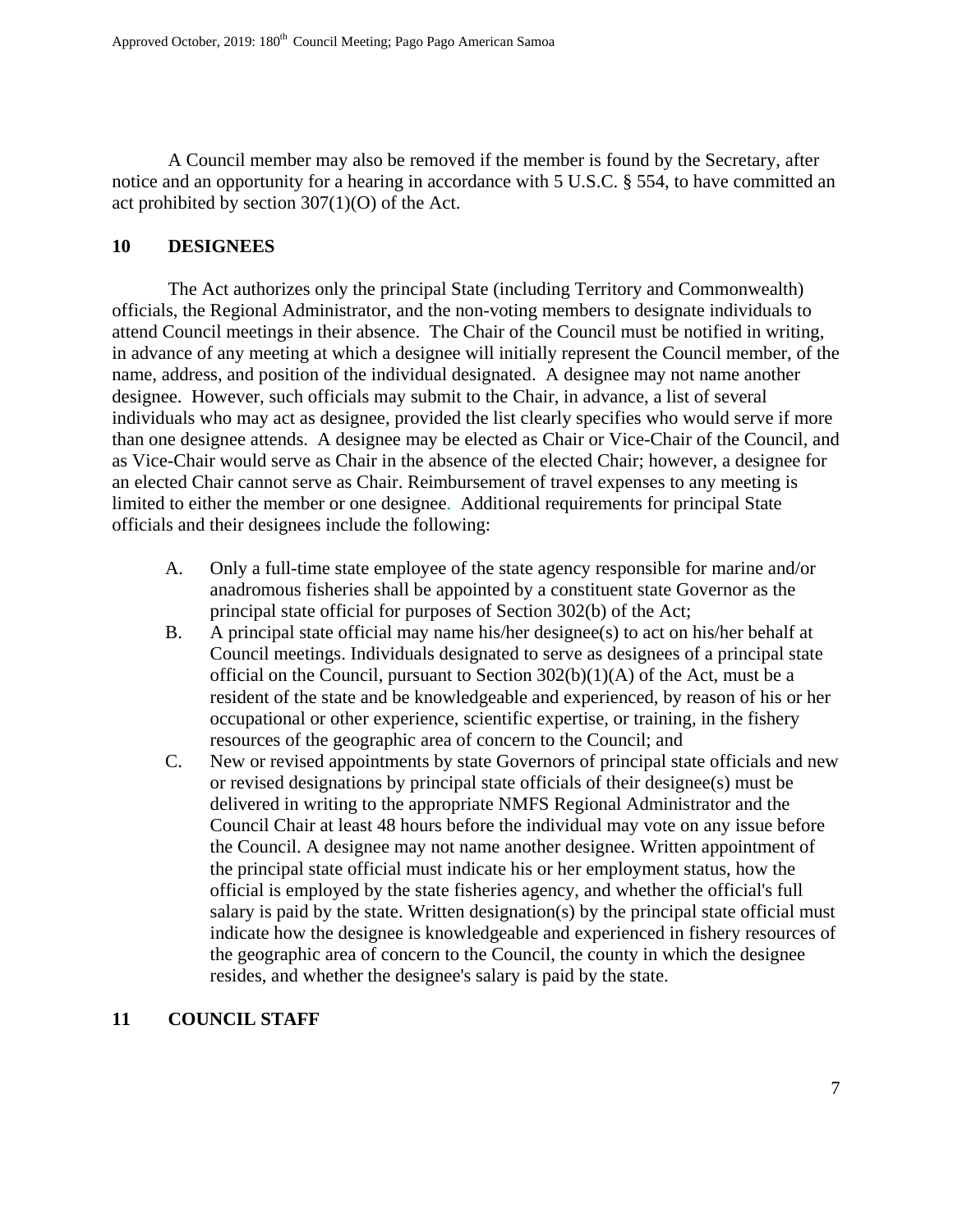- A. Composition. The staff of the Council shall include the Executive Director and such other staff as are authorized by the Council.
- B. Executive Director. The Executive Director is appointed by the Council and reports to the Chair. The Executive Director is authorized to appoint other staff, as appropriate, including experts and consultants to provide technical assistance not available from NOAA, as well as, request for the detail of other government employees. This includes legal assistance, but the Council must first notify the NOAA Office of General Counsel before seeking outside legal advice. The Executive Director may enter into and execute in the name of the Council contracts, agreements and other instruments in the regular course of business.
- C. Function. The staff is responsible for administration and execution of Council operations under the supervision of the Executive Director. Functions include participation in Fisheries Ecosystem Plan development; preparation of Council reports, statements, and correspondence; financial management, budget preparation and procurement; record keeping; meeting logistics; and other programmatic and administrative activities.
- D. Legal Protections for Council and Staff. In conducting official Council business, Council members and staff generally have the same protection from individual tort liability as Federal employees on official actions.
- E. General Harassment Policy. The Council has a zero-tolerance policy for harassment on the basis of race, religion, color, national origin, sex, age, sexual orientation, disability and reprisal. Any employee who believes he or she has been harassed or believes he or she has witnessed harassment is encouraged to report the harassment to a supervisor or manager. The supervisor or manager should then follow the steps set forth in Department Administrative Order, DAO 202-955. Any complaints of harassment on the basis of sexual orientation should be handled in accordance with DAO 215-11. The provisions of these DAOs are entirely separate from EEO complaint process, and must be followed whether or not an employee has filed an EEO complaint. The Council's Harassment Policy is intended to ensure that staff members work in an environment free of harassment in all of their interactions with Council members, other staff members, and the public during the course of official Council meetings, advisory body meetings, or committee meetings.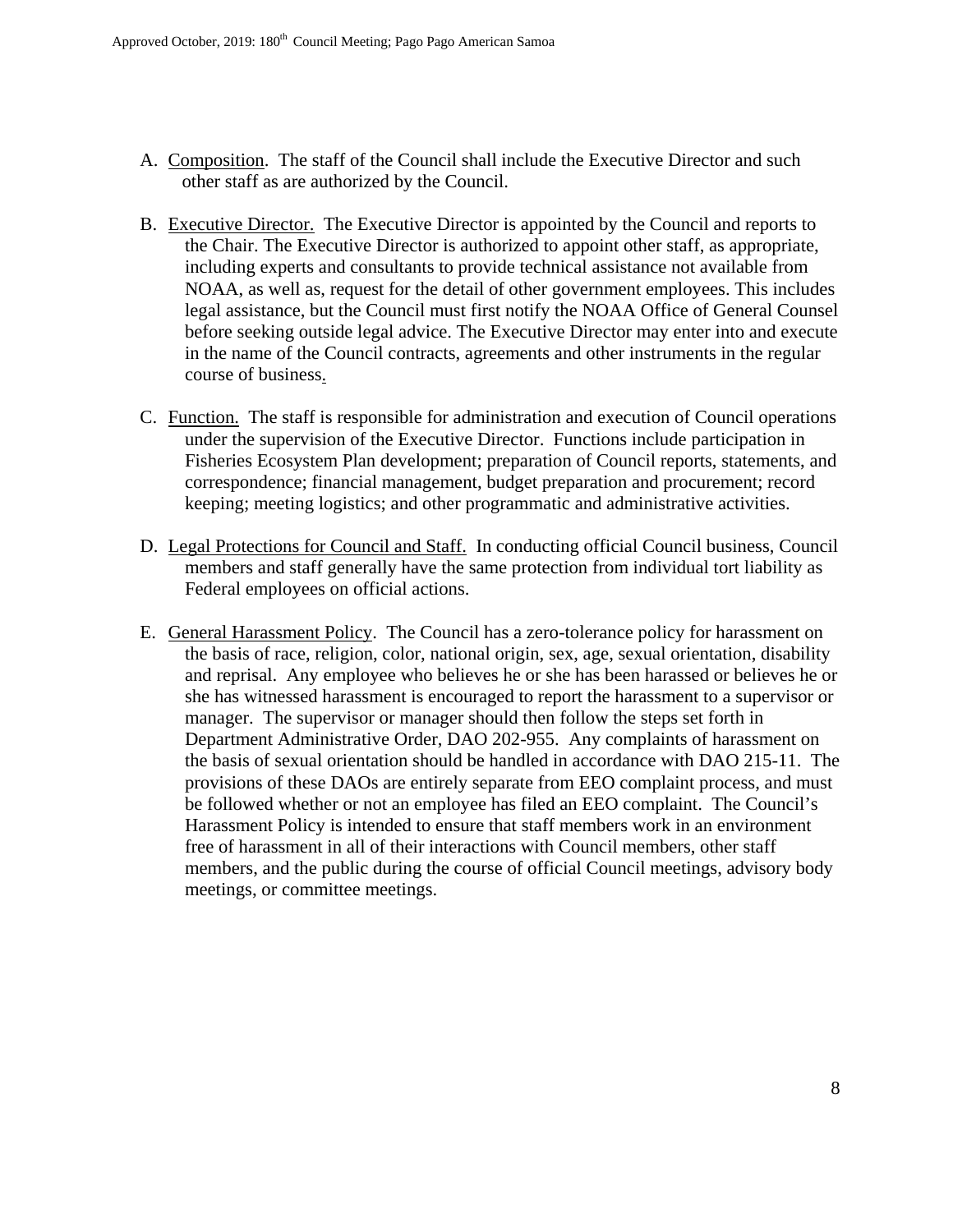F. Whistle Blower Protection. It is the intent of the Council to adhere to all applicable laws and regulations. The underlying purpose of this Employee Protection Policy is to encourage the organization's goal of full legal compliance. The support of all employees is necessary to achieving this result. To this end, any employee who reasonably believes that a policy, practice, or activity of the Council is in violation of law has a right to file a complaint with the U.S. Department of Commerce's Office of Inspector General. This right notwithstanding, any employee with such concerns is encouraged to report those concerns to the Council for review and any necessary correction. In fact, Department of Commerce Administrative Order 207-10 requires that employee's report allegations of fraud, waste, and abuse.

The Council will not retaliate against employees who disclose or threaten to disclose to the Department, any activity, policy, or practice of the Council that the employee reasonably believes is in violation of a law, or a rule, or regulation mandated pursuant to law or is in violation of a clear mandate of public policy concerning the health, safety, welfare, or protection of the environment.

G. Recruitment and Anti-Discrimination Policy. Council staff positions must be filled solely on the basis of merit, fitness for duty, competence, and qualifications. The Council is an Equal Employment Opportunity Employer. All employment actions will be free from discrimination based on race, religion, color, national origin, sex, age, disability, sexual orientation, status as a parent and reprisal. See 50 CFR. 600.120.

Except for complaints alleging discrimination based on sexual orientation and status as a parent, complaints by employees alleging that they may have been discriminated against on the bases listed in the previous paragraph, should be processed in accordance with 29 C.F.R. § 1614. Employees must contact an EEO Counselor at NOAA's Office of Civil Rights within 45 days of the date of the alleged discrimination. Employees alleging discrimination on the basis of sexual orientation will have their complaints processed in accordance with DAO 215-11. Employees must contact an EEO Counselor at NOAA's Office of Civil Rights within 45 days of the date of the alleged discrimination.

## **12 COUNCIL STANDARDS OF CONDUCT**

 Council members, as Federal office holders, and Council employees are subject to most Federal criminal statutes covering bribery, conflict-of-interest, and disclosure of confidential information. Among other statutes, the following provisions apply:

18 U.S.C. § 201 - prohibits offer or acceptance of anything of value to influence any official act.

18 U.S.C. §§ 203, 205 - prohibits officials from contacting any Federal agency or Federal court on behalf of others concerning a particular matter involving specific parties with the intent to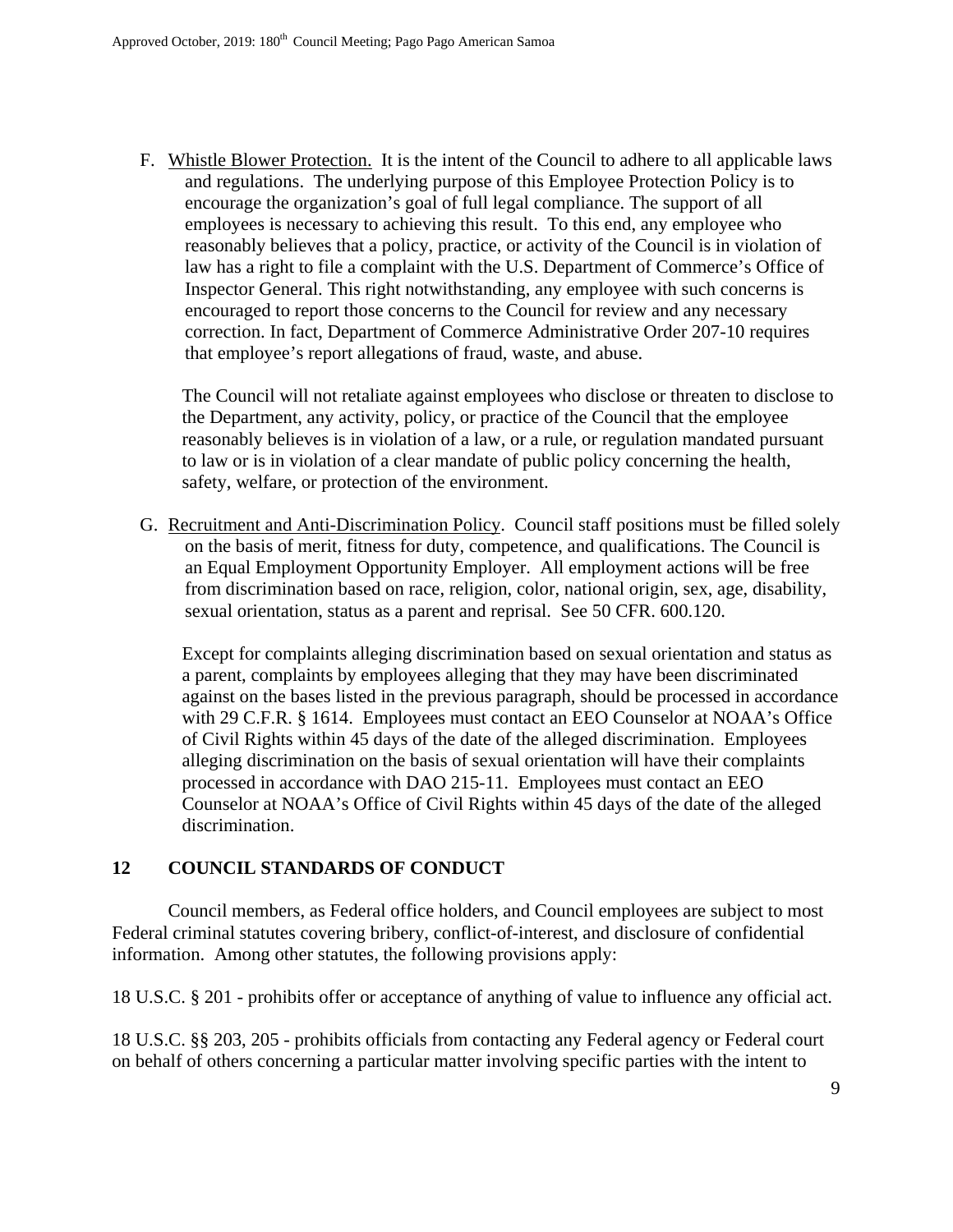influence Government action if they participated personally and substantially in the matter as a Council member. Furthermore, officials may not receive compensation for the representational activities of others regarding such matters.

18 U.S.C. § 207 - prohibits a former official permanently from representing others before a Federal agency or Federal court concerning a particular matter involving specific parties in which the official participated personally and substantially as a Federal official or for two years concerning a matter which was under the person's official responsibility during their last year of Government service.

18 U.S.C. § 208 - which prohibits official acts in a matter in which the Federal employee has a personal financial interest, does not apply to a financial interest of a Council voting member if he obtains a waiver under 18 U.S.C. § 208(b), or if the disclosure of financial interest form has been filed under Section 302(j) of the Act, and that individual is in compliance with regulations promulgated under said section.

18 U.S.C. § 209 - prohibits an official from receiving compensation for performing Federal duties from a source other than the United States Government. This restriction does not apply to an official who has served for 130 days or less in a 365-day period.

18 U.S.C. §§ 210, 211 - prohibits offer or acceptance of value to procure appointment to public office.

18 U.S.C. § 1905 - prohibits disclosure of trade secrets or confidential commercial information except as provided by law.

31 U.S.C. § 1352 - generally prohibits the use of Federal funds for lobbying the Executive or Legislative Branches of the Federal Government in connection with the Federal award. The Council must also complete Form SF-LLL "Disclosure of Lobbying Activities" and submit it to the Grants Office quarterly as necessary.

## **13 GENERAL STANDARDS OF CONDUCT**

 In addition to abiding by the applicable Federal conflict of interest statutes, both members and employees of the Council may comply with the following standards of conduct: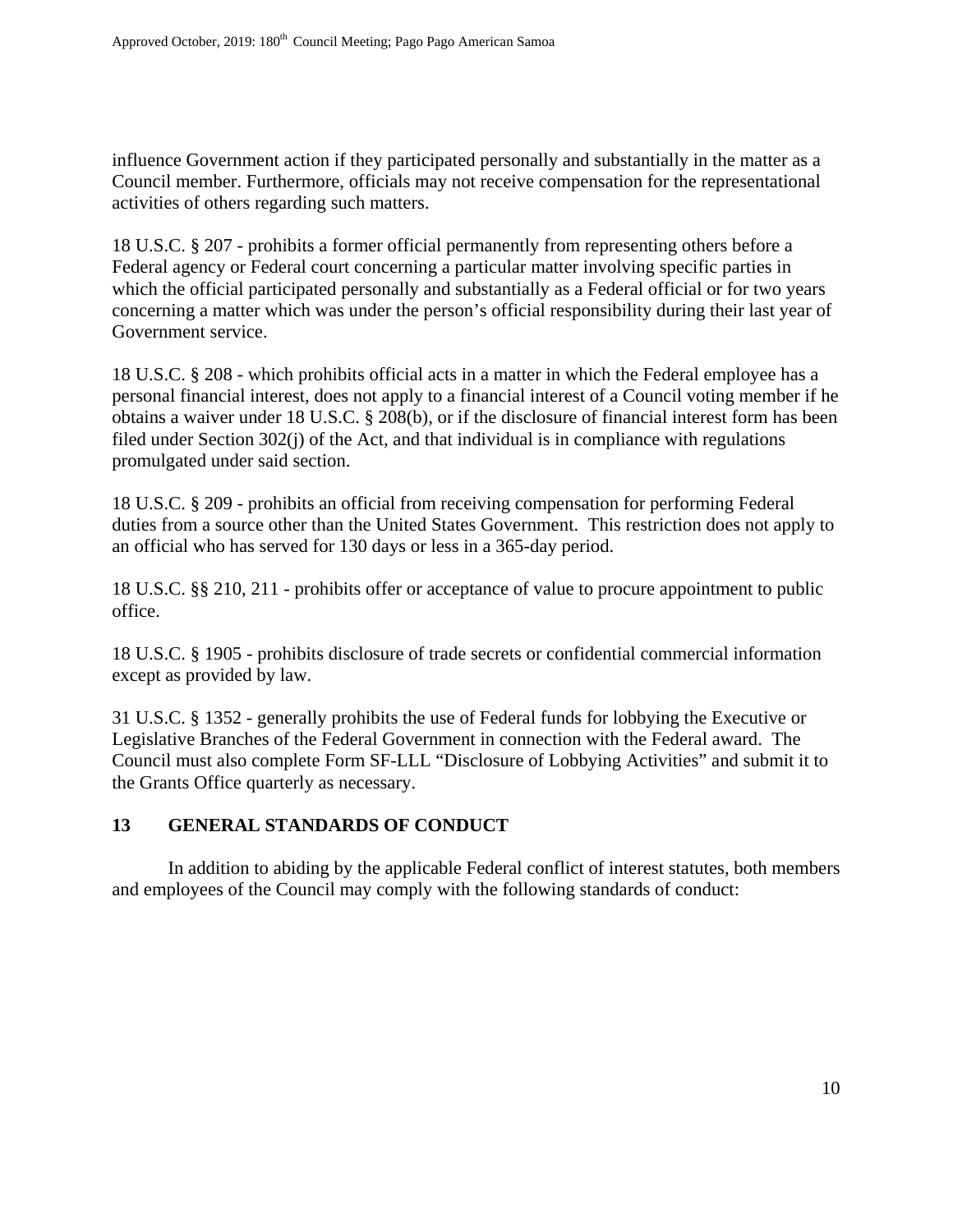- a. No employee of the Council may use his or her official authority or influence derived from his or her position with the Council for the purpose of interfering with or affecting the result of an election to or a nomination for any national, state, county or municipal elections.
- b. Council members, employees, and contractors must comply with the Federal Cost Principles Applicable to Regional Fishery Management Council Grants and Cooperative Agreements, especially with regard to lobbying, and other restrictions with regard to lobbying.
- c. No employee of the Council may be deprived of employment, position, work, compensation, or benefit provided from or made possible by the Act on account of any political activity or lack of such activity in support of or in opposition to any candidate or any political party in any national, state, county, or municipal election or on account of his or her political affiliation.
- d. No Council member or employee may pay, or offer, or promise, or solicit, or receive from any person, firm, or corporation, either as a political contribution or a personal emolument any money, or anything of value in consideration of either support, or the use of influence, or the promise of support, or influence in obtaining for any person, any appointive office, place or employment under the Council.
- e. No employee of the Council may have a direct or indirect financial interest that conflicts with the fair and impartial conduct of his or her Council duties.
- f. No Council member or employee of the Council may use or allow the use, for other than official purposes, of information obtained through or in connection with his or her Council employment which has not been made available to the general public.
- g. No Council member or employee of the Council may engage in criminal, infamous, dishonest, notoriously immoral or disgraceful conduct prejudicial to the Council.
- h. No Council member or employee of the Council may use Council property for other than official business. Such property shall be protected and preserved from improper or deleterious operation or use.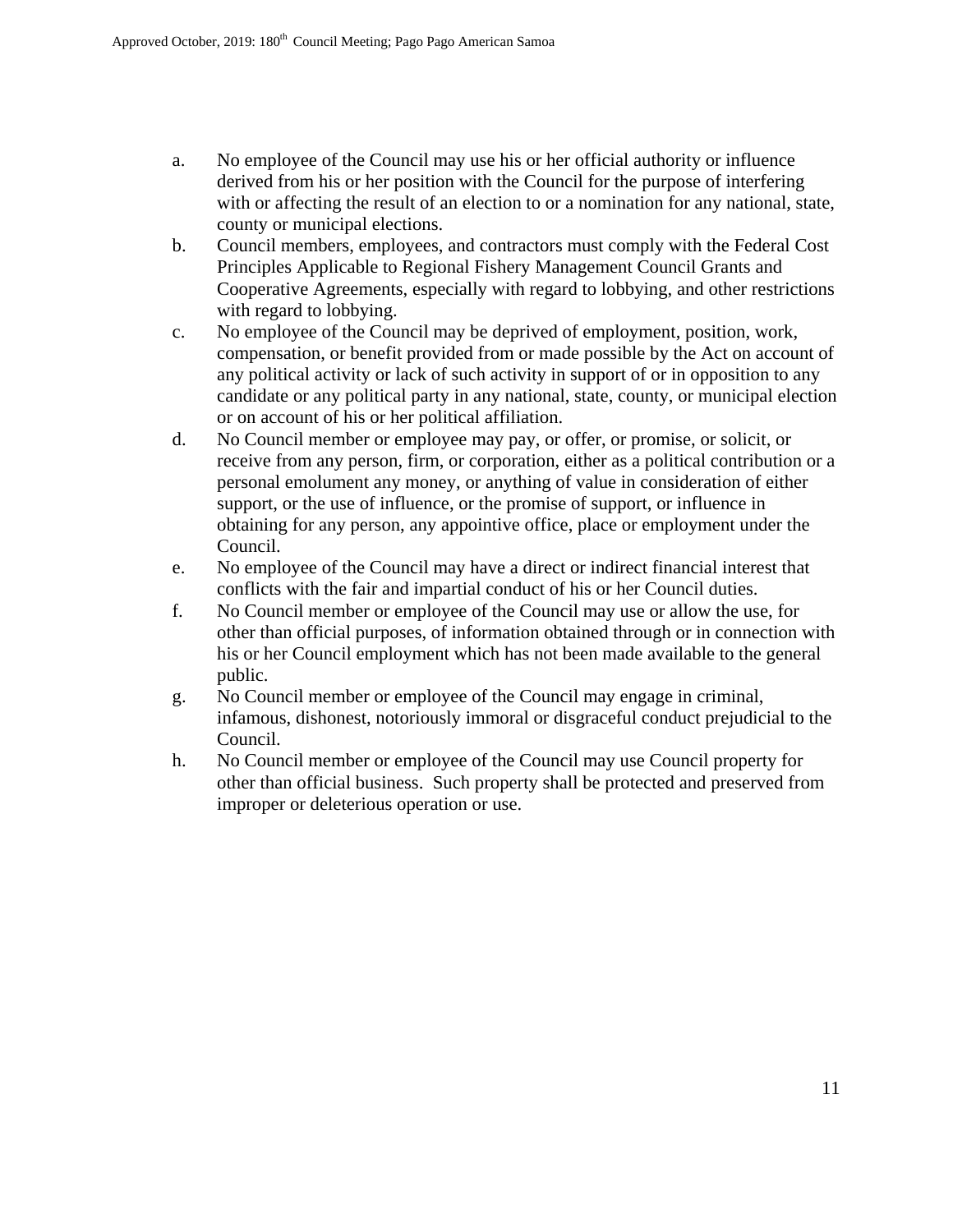i. Except as provided in 50 CFR § 600.235(h) and 18 U.S.C. § 208, no Council member may participate (A) personally and substantially as a member through decision, approval, disapproval, recommendation, the rendering of advice, investigation, or otherwise in a particular matter primarily of individual concern, such as a contract, in which he or she has a financial interest; or (B) in any particular matter that is likely to have a direct and predictable effect on a member's financial interest unless that interest is in harvesting, processing, lobbying, advocacy, or marketing activities and has been disclosed in a report filed pursuant to Section  $302(j)(5)$  of the Act. For purposes of this subsection, the member's financial interest includes that of the member's spouse, minor child, partner, organization in which the members is serving as officer, director, trustee, partner or employee, or any person or organization with whom the member is negotiating or has any arrangement concerning prospective employment.

#### **14 COUNCIL MEMBER TRAINING**

As per 50 C.F.R. Section 500.250, Council members appointed after January 12, 2007, shall complete a training course that will cover a variety of topics relevant to matters before the Council. Such training shall be available as well to existing Council members, staff and to committee or advisory panel members as resources allow.

#### **15 FINANCIAL DISCLOSURE**

 Council nominees and voting members appointed to the Council by the Secretary under subsection 302(b)(2) of the Act ("Affected Members") and members of the SSC shall disclose any financial interest of the reporting individual; the individual's spouse, minor child, or partner; and any organization (other than the Council) in which that individual is serving as an officer, director, trustee, partner, or employee, in harvesting, processing, lobbying, advocacy, or marketing activity that is being, or will be, undertaken within any fishery over which the Council concerned has jurisdiction or with respect to an individual or organization with a financial interest in such activity. The information required to be reported must be disclosed on NOAA Form 88-195, "Statement of Financial Interests for Use by Voting Members and Nominees of Regional Fishery Management Councils and Members of the Scientific and Statistical Committee," or such other form as the Secretary, or designee, may prescribe. The report must be filed by nominees for Secretarial appointment before the date of appointment as prescribed by the Secretary. Affected Members must file the report with the Council office within 45 days of taking office. SSC members must file financial disclosures with the Regional Office within 45 days of taking office. Individuals must update the form within 30 days of the time that any such financial interest is acquired or the financial interests are otherwise substantially changed. The information required to be submitted by Council members will be kept on file by the Council, and made available on the Internet and for public inspection at reasonable hours at the Council offices. Information from SSC members will be kept on file by the NMFS Regional Office. A copy of the form may be obtained from the appropriate Regional Office.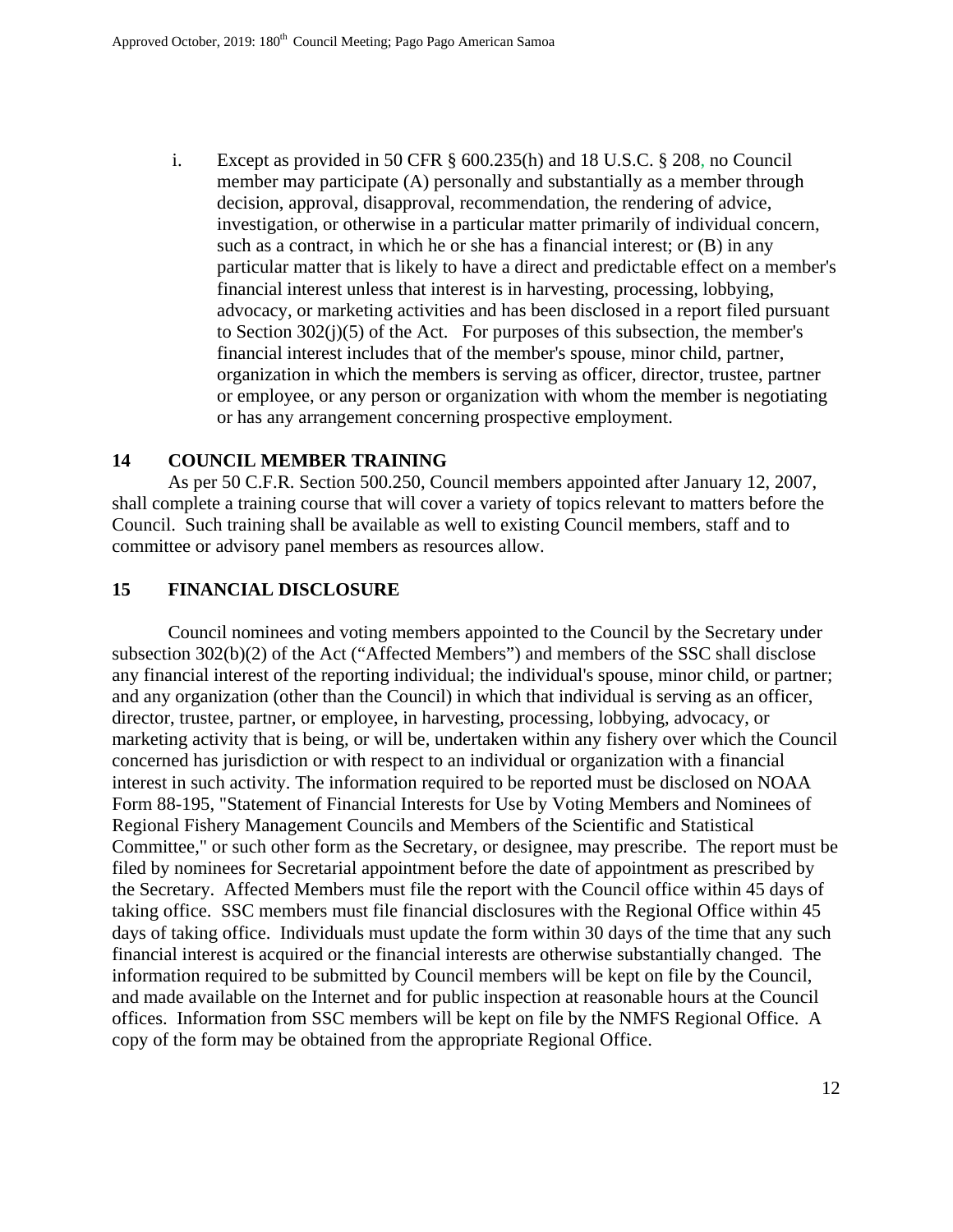It is unlawful for Council nominees, Affected Members, and members of the SSC to knowingly and willfully fail to disclose, or to falsely disclose any financial interest or to knowingly vote on a Council decision in violation of 50 CFR § 600.235. In addition to the penalties provided under 50 CFR § 600.735, a violation may result in removal of the individual from Council membership.

#### *16* **RECUSAL**

Affected Members may not vote on any Council decision that would have a significant and predictable effect on a disclosed financial interest. Any individual who believes that a Council decision would have such an effect may, at any time before a vote is taken, announce to the Council his or her intent not to vote on the decision and identify the financial interest that would be affected. An individual who is recused from voting may participate in Council and committee deliberations relating to the decision, after notifying the Council of the voting recusal and identifying the financial interest that would be affected.

At the request of an Affected Member or upon the initiative of an appropriate designated official (see Sec. 302(j)(1)(b) of the Act), such official shall determine for the record whether a Council decision would have a significant and predictable effect on that individual's financial interest. The determination will be based upon a review of the information contained in the individual's financial disclosure form and any other reliable and probative information provided in writing. All information considered will be made part of the public record for the decision. At the beginning of each Council meeting, or during a Council meeting at any time reliable and probative information is received, the designated official shall announce the receipt of information relevant to a determination concerning recusal, the nature of that information, and the identity of the submitter of such information. If the designated official determines that the affected individual may not vote, the individual may state for the record how he or she would have voted. The Council Chair may not allow such an individual to cast a vote.

## **17 MEETINGS OF THE COUNCIL**

A. Agenda or Order of Business. Timely notice of the time, place and agenda of each Council meeting will be published in the Federal Register prior to the meetings, and in a manner consistent with 50 CFR § 600.135. Notice shall be provided by any means that will result in wide publicity in the major fishing port of the region, except that email notifications and website postings alone are not sufficient. The Council will also issue press releases to announce time, location and agenda for each meeting, providing timely notice prior to the meeting. The published agenda of the meeting may not be modified to include additional matters for Council action without public notice or within 14 days prior to the meeting date, unless modification is to address an emergency action under Section 305(c) of the Act, in which case public notice shall be given immediately.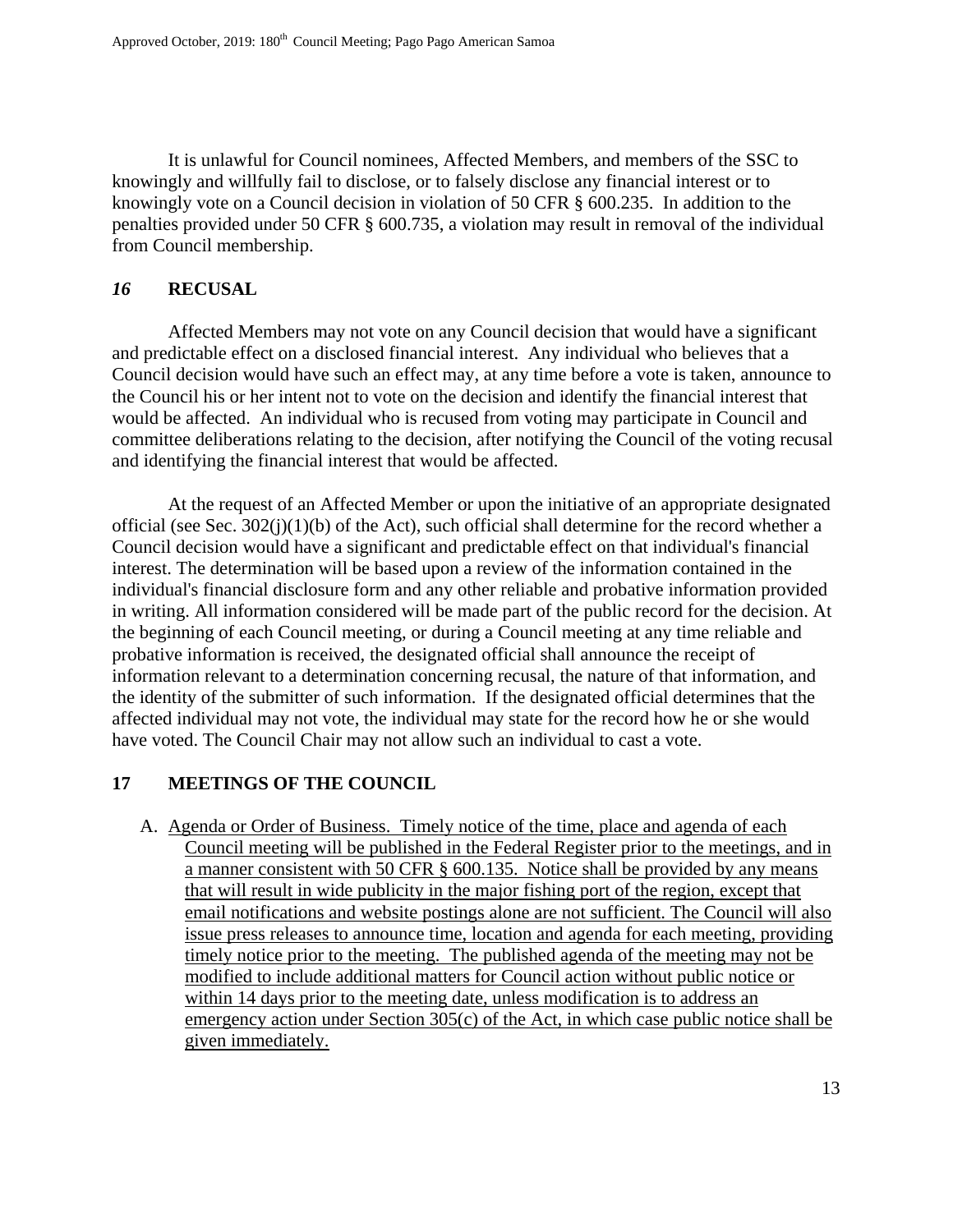Drafts of all regular public meeting notices must be transmitted to the NMFS Headquarters Office (i.e., Federal Register) at least 23 calendar days before the first day of the regular meeting. Drafts of emergency public notices must be transmitted to the NMFS Headquarters Office at least five working days prior to the first day of the emergency meeting. Although notices of and agendas for emergency meetings are not required to be published in the Federal Register, notices of emergency meetings must be promptly announced through the appropriate news media.

- B. Federal Register Notice. The published Federal Register notice and agenda of the meeting will notify the public of the process to request language interpreters or other auxiliary aids consistent with the Department Administrative Order (DAO) 209-8, Access for People with Disabilities to Meetings and Other Group Events. Anyone needing a special accommodation to attend and participate in a Council-hosted meeting must contact the Council office 14 days before the scheduled meeting.
- C. Minutes. Detailed minutes of each meeting of the Council, except for any closed session, shall be kept and shall contain a record of the persons present, a complete and accurate description of matters discussed and conclusions reached, and copies of all statements filed. The Chair shall verify the accuracy of the minutes of each such meeting and submit a copy thereof to the Secretary. The minutes shall be made available to any court of competent jurisdiction. Subject to the confidentiality procedures established by the Council on January 28, 1986, and the guidelines prescribed by the Secretary pursuant to Section 402(b) of the Act (50 CFR Part 600, Subpart E (Confidentiality of Statistics) and NAO 216.100), the administrative record and minutes of each meeting and records or other documents which were made available to or prepared for or by the Council, committee, or panel incident to the meeting, shall be available on the Council's internet website and for public inspection and copying at a single location in the offices of the Council, or the Secretary, as appropriate.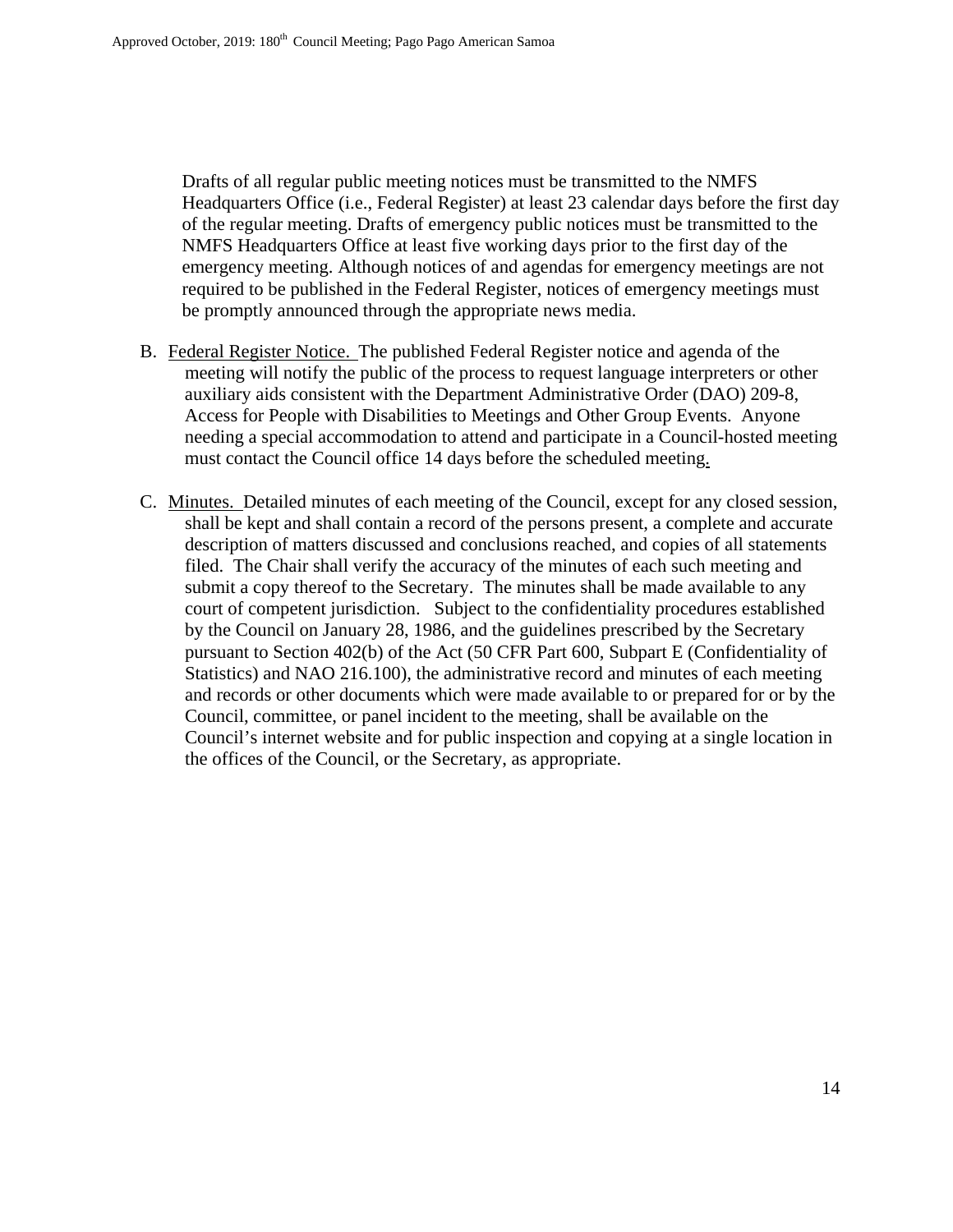- D. General Rules of Procedure. The Council shall meet at the call of the Chair or upon request of a majority of the voting members. Meetings shall be conducted in a manner to permit the greatest possible participation by all members of the Council and the public. Decisions by consensus are permitted except where the issue is Council approval or amendment of a Fishery Ecosystem Plan (including proposed amendments and regulations), a Council finding that an emergency exists involving any fishery, and comments on management plans prepared by the Secretary. In these cases, a vote is required. Each motion must be recorded in writing and be visible to each Council Member and the public prior to the vote. A roll call vote may be taken on any matter as requested by any voting member of the Council or by the Chair. The official minutes shall identify each voting Council member and how they voted on each roll call vote. For a vote on a Council finding that an emergency exists in a fishery, the exact number of votes (for, against, and abstaining) must be preserved as part of the record of the meeting. The majority of voting members present and voting shall prevail in such votes (except for a vote to propose removal of a Council member under 50 CFR § 600.230 and except where Roberts Rule of Order require a 2/3 majority vote). Voting by proxy is permitted only pursuant to the Designees section of these SOPPs. Absent Council members/designees may not vote by telephone.
- E. Quorum. A majority of the voting members of the Council shall constitute a quorum for Council meetings.
- F. Minority Reports. The Council shall include any minority reports by Council members on formal submissions to the Secretary of Commerce.
- G. Meeting via Web or Tele-Conference. The Council may elect to meet using webconferencing and/or teleconferencing services to address timely issues. Satellite web and/or tele-conferencing meeting locations will be hosted in each island area to provide for public participation.
- H. Emergency Meetings. Upon receiving a request for an emergency meeting from any Council member, or upon his or her own instigation, the Council Chair shall instruct the staff to conduct a telephone poll of available voting Council members. If a quorum agrees, the Chair shall call an emergency meeting, which can be conducted by teleconference. Notice of the emergency meeting will be promptly announced and widely publicized and will conform with the mandates of 50 CFR  $\S$  600.135. (It is the policy of the Council to limit emergency meetings in order to ensure public participation in its deliberations.)
- I. Parliamentary Rules. Meetings shall be conducted under Robert's Rules of Order.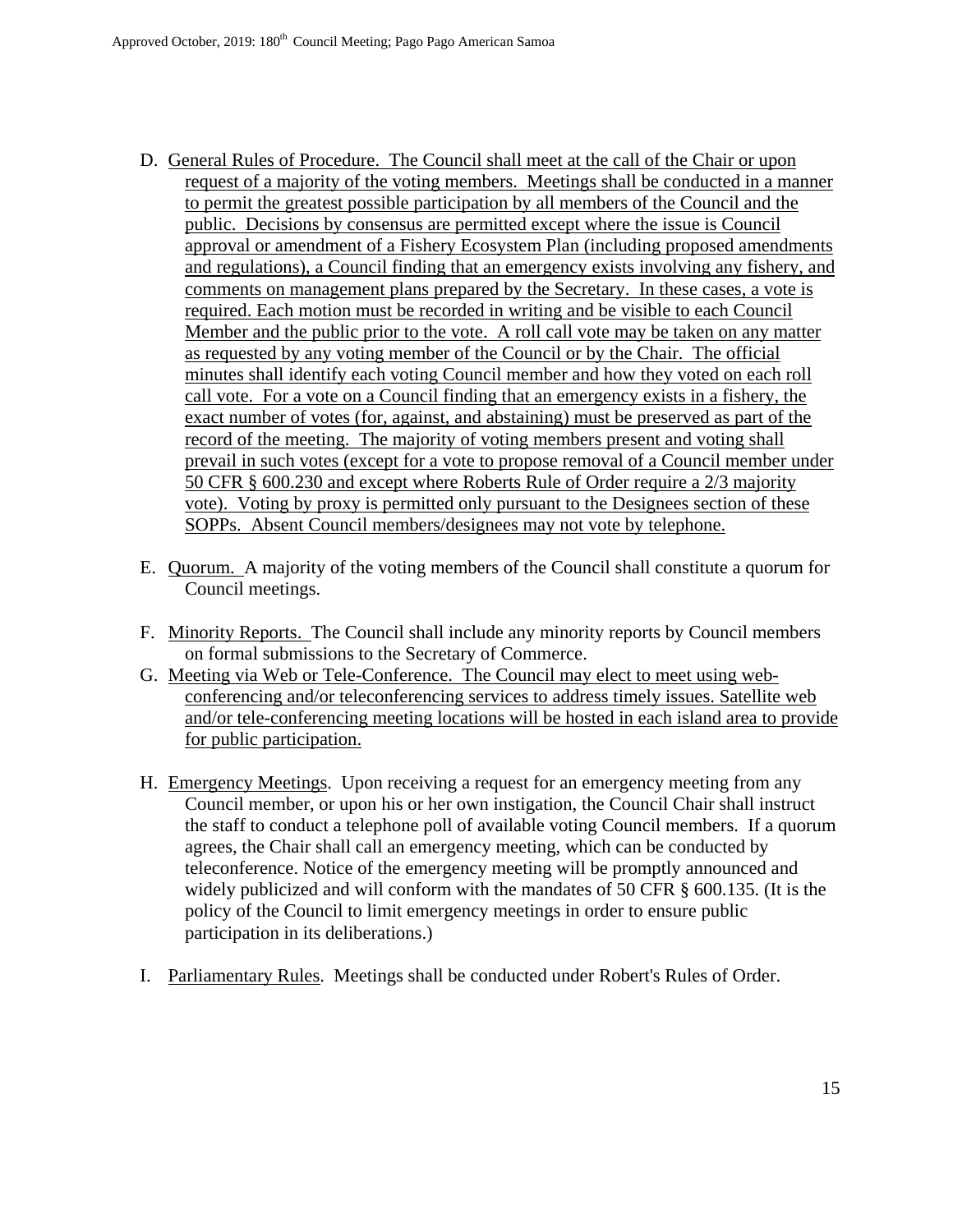- J. Closed Meetings. Closed meetings may be held after notification in a manner that will provide wide publicity in the region, and when such notification provides the time, place of the meeting, and the reason for closing such meeting. A meeting or portion thereof **must** be closed when it concerns information bearing a national security classification. A meeting or portion thereof may be closed when it concerns matters pertaining to: national security, employment, or briefings on litigation in which the Council is interested, and internal administration (e.g., candidates for appointment to AP, SSC, etc., medical conditions of Council members). The Council, SSC, and APs may, without notice, briefly close a portion of a meeting to discuss employment or other internal administrative matters for a period not to exceed two hours. In deciding whether to close a portion of a meeting to discuss internal administrative matters, the Council, SSC, and APs should consider the privacy interest of individuals whose conduct or qualifications may be discussed in light of the interests of the public in being informed of Council operations and actions. Before closing a meeting or portion thereof, consultation with the NOAA Office of General should occur to ensure that the matters to be discussed fall within the exception for a meeting without notice.
- K. Consideration of new information. At any time when a Council determines it appropriate to consider new information from a state or Federal agency or from a Council advisory body, the Council shall give comparable consideration to new information offered at that time by interested members of the public. Interested parties will have a reasonable opportunity to respond to new data or information before the Council takes final action on conservation and management measures.
- L. Background information submittal. Any interested persons presenting oral or written statements regarding matters on the agenda shall include a brief description of their background and interests and the subject of the oral and written statement. All written information submitted to the Council shall include the source and date of such information.
	- a. Voting. In accordance guidelines on conduct of meetings of the Council require that each motion must be recorded in writing and be visible to each Council member and the public prior to a vote on measures subject to Secretarial consideration. This procedure must also be followed for amendments to regulations implementing a fishery ecosystem plan, and recommendations for responding to an emergency.
		- **i.** Voting in Regular Council Meetings
			- 1. The member making the recommendation will draft, either typed or handwritten, or will dictate to staff for distribution or view of the recommendation to Council members before the vote.
		- **ii.** Voting by Teleconference or Videoconference Meetings
			- 1. The member making the recommendation will clearly read the motion aloud immediately prior to the vote, so that everyone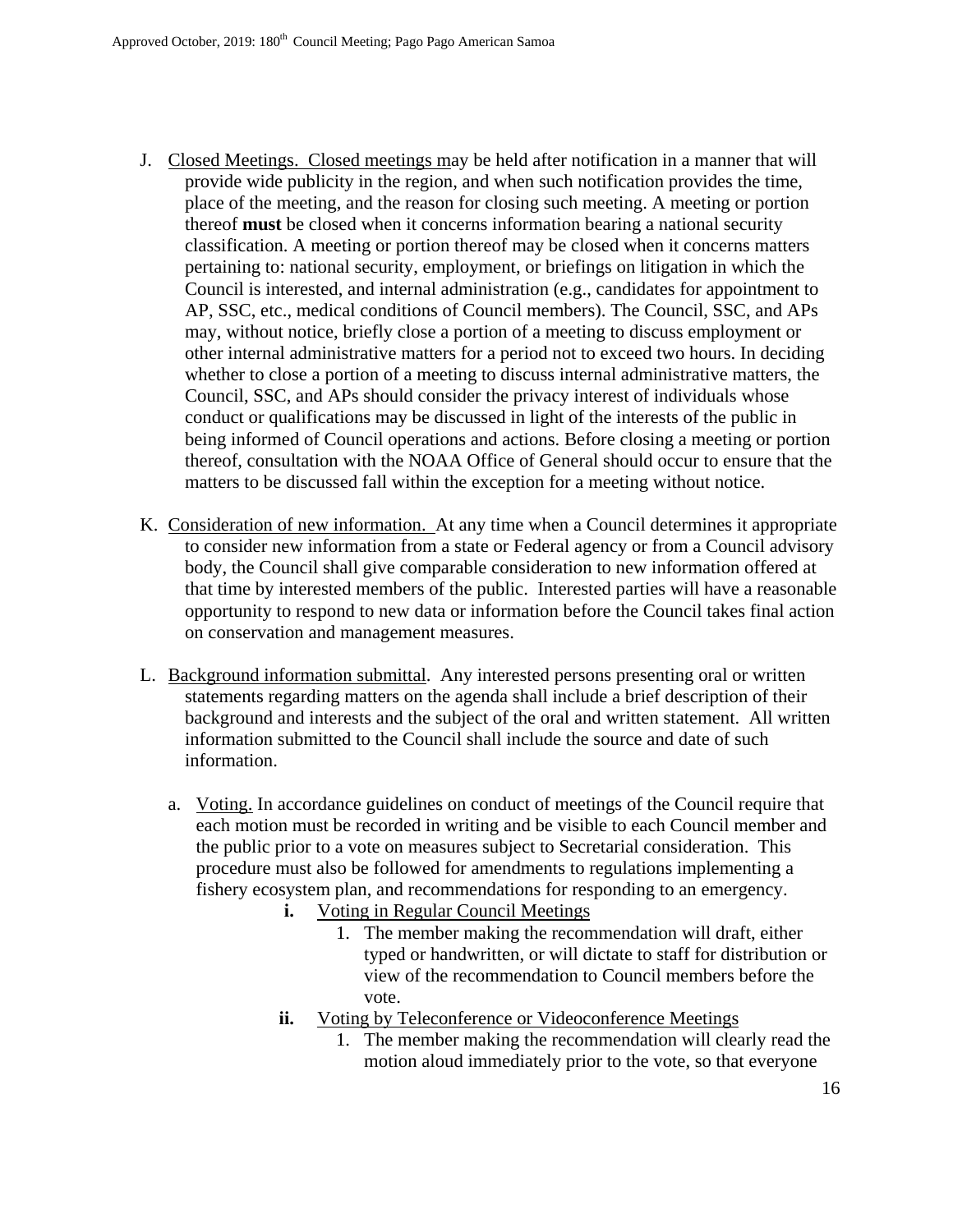on the call understands the wording of the motion being voted on. The motion would then become part of the written record of the call/vote, which would also include the exact vote of the Council members.

#### **18 PUBLIC HEARINGS**

 The Council may hold public hearings in order to provide the opportunity for interested persons to be heard with respect to the development of Fishery Ecosystem Plans or plan amendments, and with respect to the administration and implementation of the Act. The Council may use its judgment regarding when and where such hearings should be held, provided they are held in the particular geographic area concerned.The Council may dedicate a portion of a meeting to a public hearing on FEP issues under consideration at that meeting.

- A. Conduct. When it is determined that a hearing is appropriate, the Chair of the Council will designate at least one voting member of the Council to preside. Conduct of the hearing, beyond the stipulation that all persons be afforded an opportunity to present their views and be given a chance for expression, is within the discretion of the hearing official under whatever instructions the Council may wish to provide.
- B. Notice. Timely notices of each hearing that is not part of a Council meeting will be published in the Federal Register prior to the hearing and in a manner consistent with 50 CFR § 600.135. Advance notice will be given in the local media with the place and time, providing timely notice prior to the hearing. The publicity should be sufficient to assure that all interested parties are made aware of the opportunity to make their views known.
- C. Record. An accurate record of the participants and their views, obtained by use of a tape recording, typewritten transcript, or detailed minutes, shall be available to the Council and maintained as part of the Council's administrative record.

## **19 STANDING COMMITTEES OF COUNCIL MEMBERS**

 The Western Pacific Regional Fishery Management Council has established the following Standing Committees, each of which shall have not less than 3 members. The Council may, however, establish other standing committees to address matters not covered by the existing standing committees.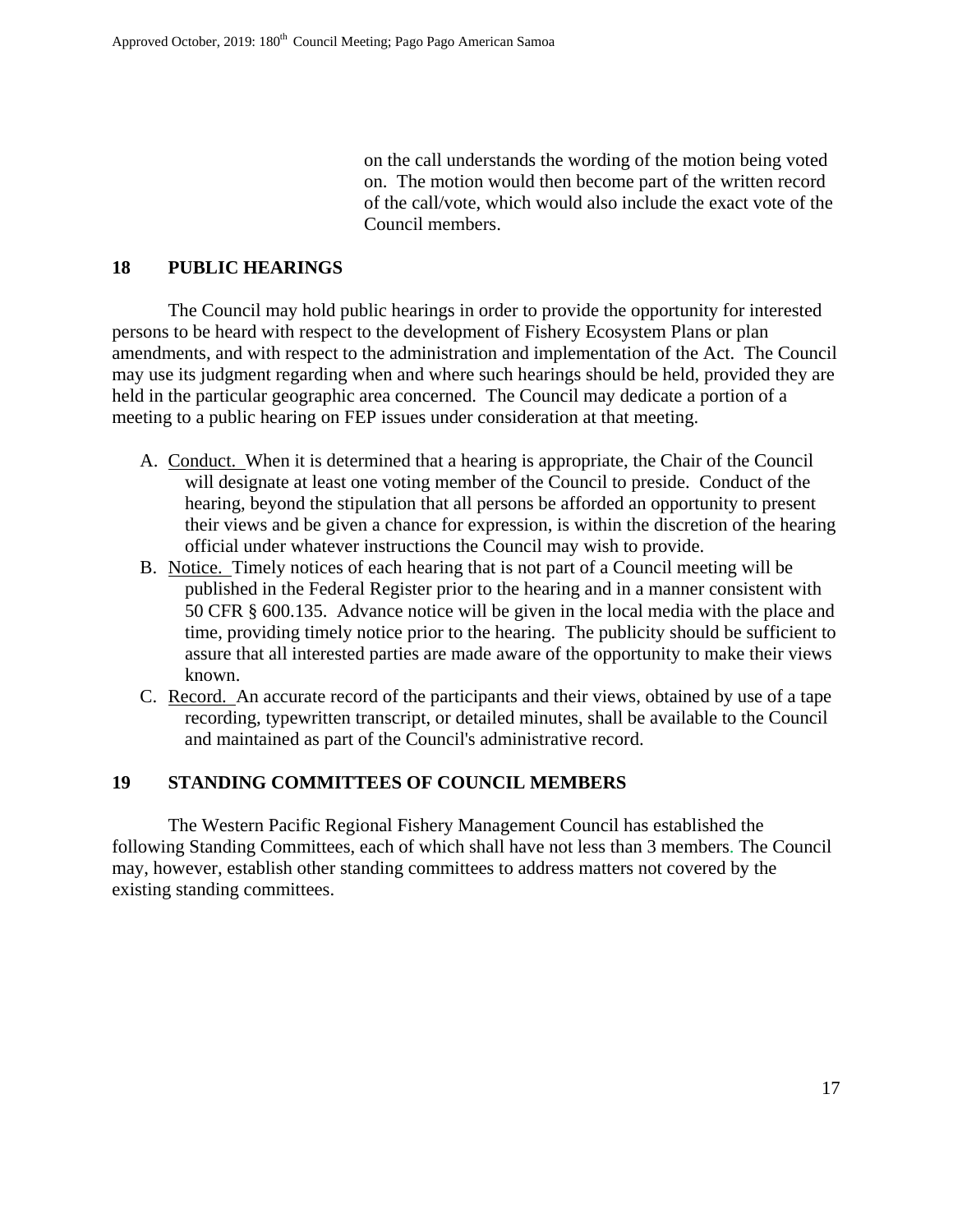- A. An Executive and Budget Committee consisting of the Chair of the Council and the Vice Chairs of the Council. A member of the Executive Committee may designate another Council member to serve as his or her alternate. Meetings of the Executive Committee may be held between regular Council meetings as necessary. The functions of the Executive and Budget Committee are to determine policy, make rulings on administrative matters, determine what meetings and conferences should have Council representation and develop the Council budget and prepare long range programs.
- B. A Program and Research Committee, whose members shall serve for a term of one year. The function of the Program and Research Committee is to review and identify program and research priorities to help achieve the Council's goals and objectives.
- C. A standing committee for each FEP of the Council. The function of these committees is to provide specialized review of annual reports and management issues, and to recommend Council action on such issues, related to their respective FEPs.
- D. Standing committees on Fishery Rights of Indigenous People, Enforcement/Vessel Monitoring System and International Affairs. These committees maintain continuing involvement in and make recommendations for Council action on their respective subject areas relative to FEPs or other issues.
- E. Ad Hoc Committees. The Council may establish Ad Hoc Committees to address issues not addressed by any of the Standing Committees described in A through D, above. These Ad Hoc Committees will report to the Council as directed and will be dissolved by the Council once their purpose has been fulfilled.

#### **20 SCIENTIFIC AND STATISTICAL COMMITTEE**

As required by Section  $302(g)(1)$  of the Act, the Western Pacific Regional Fishery Management Council shall have a Scientific and Statistical Committee composed of experts with scientific or technical credentials and experience from State and Federal agencies, academic institutions, and other sources. Members shall serve (4) four year terms representing a wide range of disciplines required for preparation and review of Fishery Ecosystem Plan. Each member of the SSC shall be treated as an affected individual for purposes of disclosure and financial interest and recusal as per the MSA Section 302(g)(1)(E). Financial interest disclosures will be kept on file by the Secretary. The Chair of the committee shall be appointed by the Chair of the Council. No Council member, voting or non-voting, or Council member designee may serve a simultaneous term as a member of the Scientific and Statistical Committee.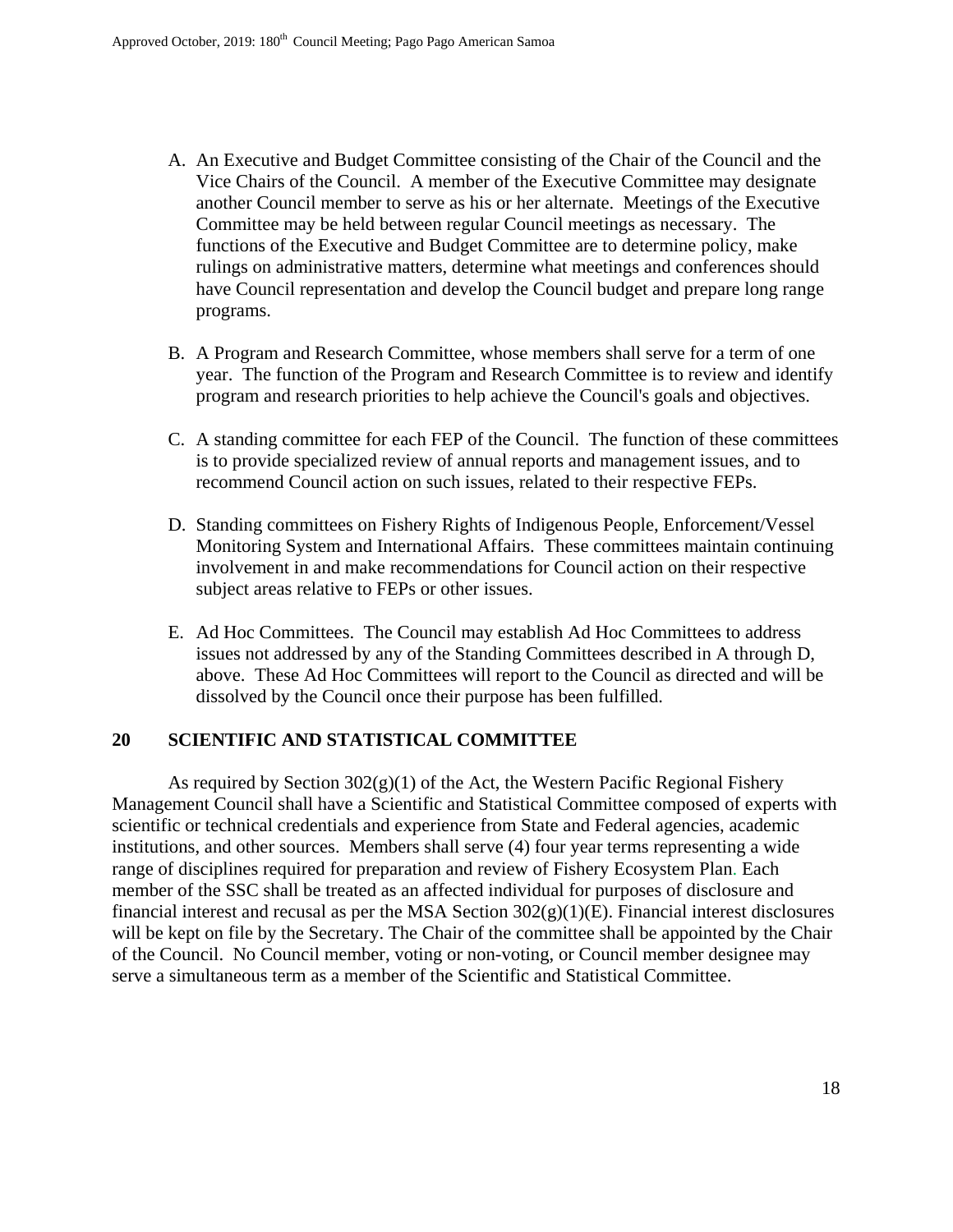The Committee shall:

- Identify scientific resources required for the development of management plans and amendments and recommend resources for Plan Teams;
- Provide ongoing multi-disciplinary review of management plans or amendments and advise the Council on their scientific content*,* including recommendations for acceptable biological catch, preventing overfishing, maximum sustainable yield and achieving rebuilding targets, and reports on stock status and health, bycatch, habitat status, social and economic impacts of management measures and sustainability of fishing practices*;*
- Assist the Council in the development, collection, evaluation and peer review of such statistical, biological, economic, social, and other scientific information as is relevant to the Council's activities, and recommend methods and means for the development and collection of such information;
- Recommend to the Council the composition of Plan Teams; and
- Meet in conjunction with the meetings of the Council, to the extent practicable.

## **21 ADVISORY PANEL**

 The Council shall establish an Advisory Panel that includes representation from various sectors of the fisheries. Six members of each Sub-panel shall be selected by the Council and shall serve for *four-year terms* expiring December 31st. An overall Advisory Panel Chair and a vice-Chairperson for each island area shall be appointed by the Council Chair after consultation with the Executive and Budget Committee. The Council has discretion to select one Vice Chairman in lieu of four vice chairs. The Advisory Panel and Sub-panels are accountable to and report to the Council. The Chair may change any Advisory Panel Chair after consultation with the Executive and Budget Committee, and may remove any advisory panel member with the concurrence of the Council Members from the representative areas.

 Advisory Sub-panels shall have representation from user groups and interests concerned with management of the fishery for which a plan is being prepared or reviewed**,** including fair representation of commercial fishing interests in the Council's geographical area of authority. The functions of the Sub-panels shall be to advise the Council on fishery management problems; to provide input to the fishery management planning efforts; and to advise the Council on the content and effects of management plans, amendments, and, pre-season and in-season management measures.

 The basic criteria for AP membership is interest in the fishery; at least one year of fishing, processing, marketing, commercial, recreational or subsistence experience; and a willingness to participate. Membership is limited to 29 members but can be modified by the Chair. Subpanels shall consist of membership as follows, although members may serve on two or more subpanels:

| Samoa Arcipelago | 6 members and 1 vice chair |
|------------------|----------------------------|
|------------------|----------------------------|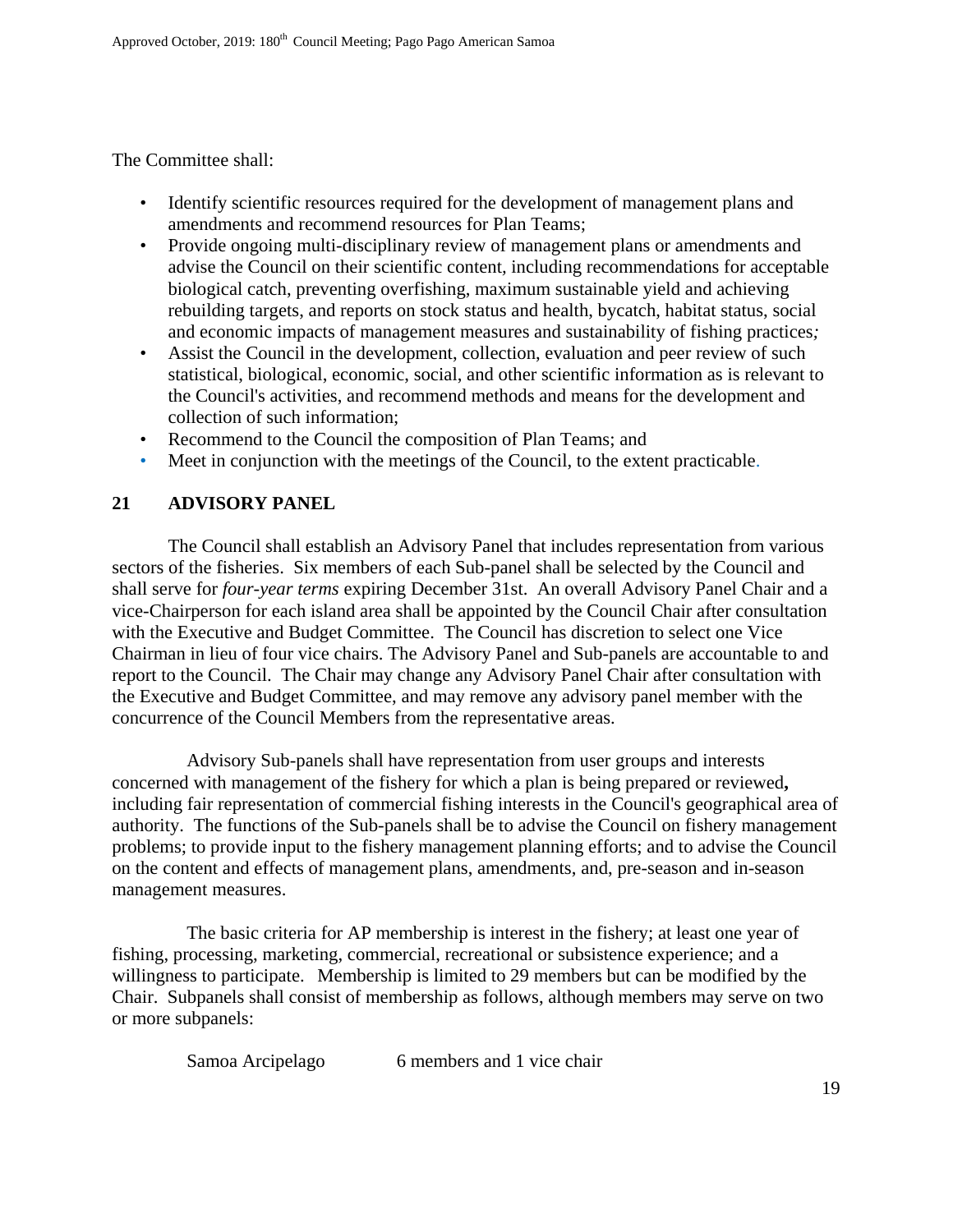| Marianas Archipelago | 6 members and 1 vice chair |
|----------------------|----------------------------|
| Hawaii Archipelago   | 6 members and 1 vice chair |
| Pelagics Ecosystem   | 6 members and 1 vice chair |

The category of Interested Party consists of those individuals who applied but were not appointed to the Advisory Panel. These individuals are not reimbursed for expenses when they attend meetings. This category was established to avoid excessively large Advisory Panels but still be able to provide interested parties opportunities to receive additional information and advanced notice for participation.

#### **22 FISHING INDUSTRY ADVISORY COMMITTEE**

 The Council shall establish a Fishing Industry Advisory Committee in accordance with Section  $302(g)$  of the Act that includes representation from various fishing sectors from the Western Pacific Region. Members of the Committee shall be selected by the Council and shall serve four year terms. Fishing Industry Advisory Committee Chairs for each island area shall be appointed by the Council Chair. The Advisory Committee is accountable to and reports to the Council. The Council Chair may change any Fishing Industry Advisory Committee Chair and may remove any Fishing Industry Advisory Committee member with the concurrence of the Council Members from the representative areas.

 Fishing Industry Advisory Committee shall have representation from industry user groups concerned with management of the fishery for which a plan is being prepared or reviewed**,** including fair representation of fishing industry interests in the Council's geographical area of authority. The functions of the Fishing Industry Advisory Committee shall be to advise the Council on fishery management problems; to provide input to the fishery management planning efforts; and to advise the Council on the content and effects of management plans, amendments, and, pre-season and in-season management measures.

 The basic criteria for Fishing Industry Advisory Committee membership is interest in the commercial fishery; at least one year of commercial fishing, processing or marketing experience; and a willingness to participate. Membership is limited to a total of 40 members but can be modified by the Chair. Subpanels shall consist of maximum membership as follows, although members may serve on two or more subpanels:

| Samoa Archipelago    | 10. |
|----------------------|-----|
| Marianas Archipelago | 10  |
| Hawaii Archipelago   | 10. |
| Pelagics Ecosystem   | 10  |

#### **23 FEP PLAN TEAMS**

The Council shall establish a Plan Team for each geographic fishery management area.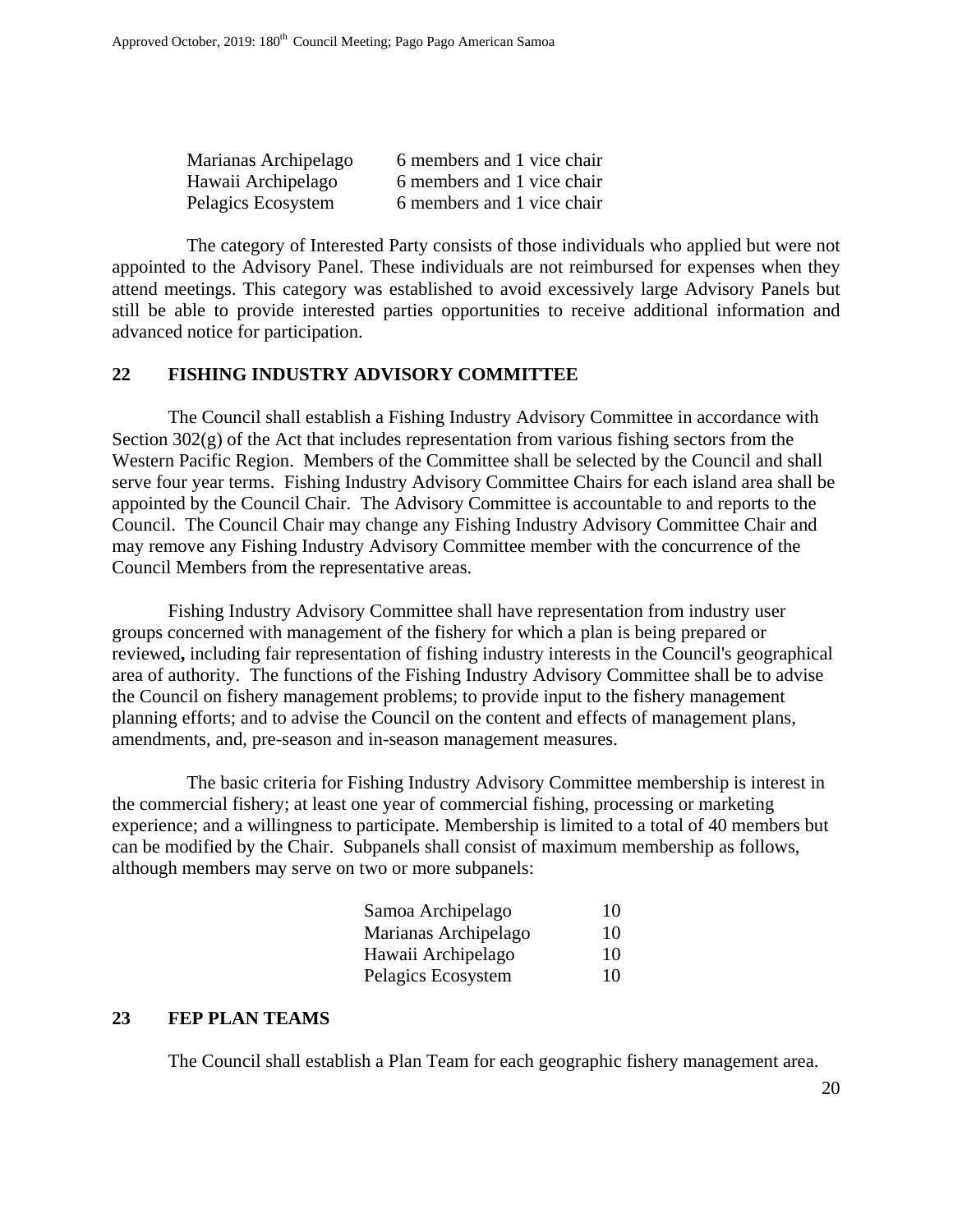Plan Teams shall be working teams of Federal, State and non-government fishery scientist and management specialists. Members of the Plan Teams shall be appointed by the Council with the Chair of each Plan Team appointed by the Council Chair. Plans shall meet as needed to annually review the performance of the fishery and management regime in their respective geographic areas. The Teams shall produce an Annual Report of the Fisheries and the Chair will report its team's findings to the Council.

#### **24 OTHER ADVISORY GROUPS**

The Council may establish other advisory bodies as necessary and appropriate to assist it in carrying out its statutory functions, as provided under section  $302(g)(2)$ . Other Council advisory bodies include:

- A. Regional Ecosystem Advisory Committee
- B. Social Science Research Committee
- C. Community Demonstration Projects Advisory Panel
- D. Community Development Program Advisory Panel
- E. Fishery Data Collection and Research Committee
- F. Education Committee
- G. Non-Commercial Advisory Committee
- H. Bottomfish Advisory Review Board

#### **25 MEETINGS OF COUNCIL ADVISORY BODIES**

Consistent with Section 302(i) of the Act, meetings of the Scientific and Statistical Committee, Advisory Panels, Fishing Industry Advisory Committee and all other Committees, Panels and Boards established by the Council shall comply with the following procedural requirements:

- A. Frequency. The committees, teams, boards and panels shall meet at the request of the respective advisory body Chair, with the approval of the Council Chair or Executive Director, as often as necessary to fulfill their responsibilities.
- B. Public Notification. Timely notices of each meeting will be published in the Federal Register. Advance notice will be given in the local media with the time and place.
- C. Participation. The respective committee, team, board or panel shall receive comments from members of the public on issues under consideration. At the discretion of the respective body's Chair, testimony may be limited.
- D. Minutes. A record of each committee, team, board or panel meeting shall be kept and shall contain a record of the persons present, an accurate description of matters and conclusions reached, and copies of all statements filed.
- E. Closed Meetings. See section 17.L above.

## **26 PRACTICES AND PROCEDURES FOR PLAN DEVELOPMENT**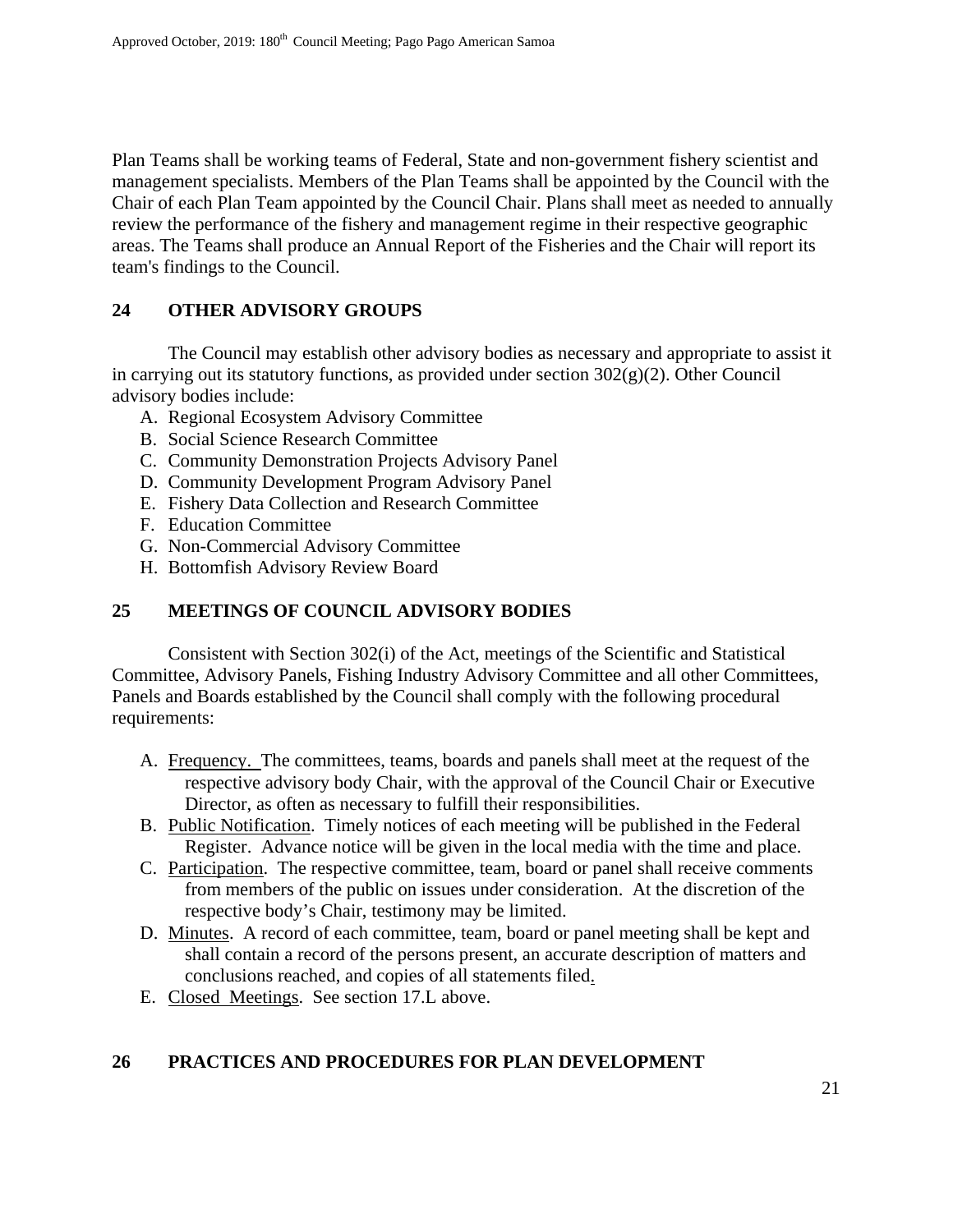The Western Pacific Regional Fishery Management Council has established the following practices and procedures for Fishery Ecosystem Plan development.

- A. Work Plans/Scoping. The Council staff, in coordination with NMFS, shall annually review and revise the Pacific Islands Regional Operating Agreement (ROA). FEP working groups and work plans shall be developed for each Council FEP action as per the ROA. The work plans shall include a timeline for plan development and production, including scheduling of scoping, hearings, Council actions and transmittals.
- B. Team's Responsibility in Drafting Plans or Amendments. The Teams and the Council staff will work together on the draft of ecosystem plans or amendments, and necessary monitoring and reports as agreed to in the ROA. The Executive Director shall assign lead responsibility for Council staff for major actions. Contractors and consultants will be used as appropriate. The Scientific and Statistical Committee and Advisory Subpanels shall advise the Teams ("teams" include use of Council staff, contractors, or consultants) and the Council on the adequacy of data and the analysis of alternatives and their effects. The Council shall be provided the opportunity to review the plan or the amendment and recommend modifications.
- C. Public Participation . The Council will provide opportunities for public input and comments, including hearings when necessary on Plan activities as required by the FEPs and the Magnuson-Stevens Act.

## **27 COUNCIL POLICIES AND PROCEDURES**

## A. DIVISION OF RESPONSIBILITIES

- a. Purpose. To establish a clear understanding of the respective roles and responsibilities of the Western Pacific Regional Fishery Management Council (WPRFMC, also called Council), the Pacific Islands Regional Office (PIRO) of the National Marine Fisheries Service (NMFS) and the Pacific Islands Fisheries Science Center (PIFSC) of NMFS, so that collaboration may proceed smoothly and without confusion, conflict or duplication of effort. The work of the Council must be carried on in close cooperation with the PIRO and the PIFSC if the objectives of the Act are to be attained in the Western Pacific Region.
- b. Fishery Plan Preparation. The Council, PIRO and NMFS PIFSC shall maintain and periodically review and revise a Regional Operating Agreement (ROA) to develop and implement fishery management actions for the WPR. The ROA is intended to document the specific roles and responsibilities of the Council and NMFS in developing, approving, and implementing fishery management actions under the MSA. The ROA sets forth procedures and review processes to ensure proposed management actions are adequately and completely analyzed, and to facilitate development of such analyses as early in the process as possible.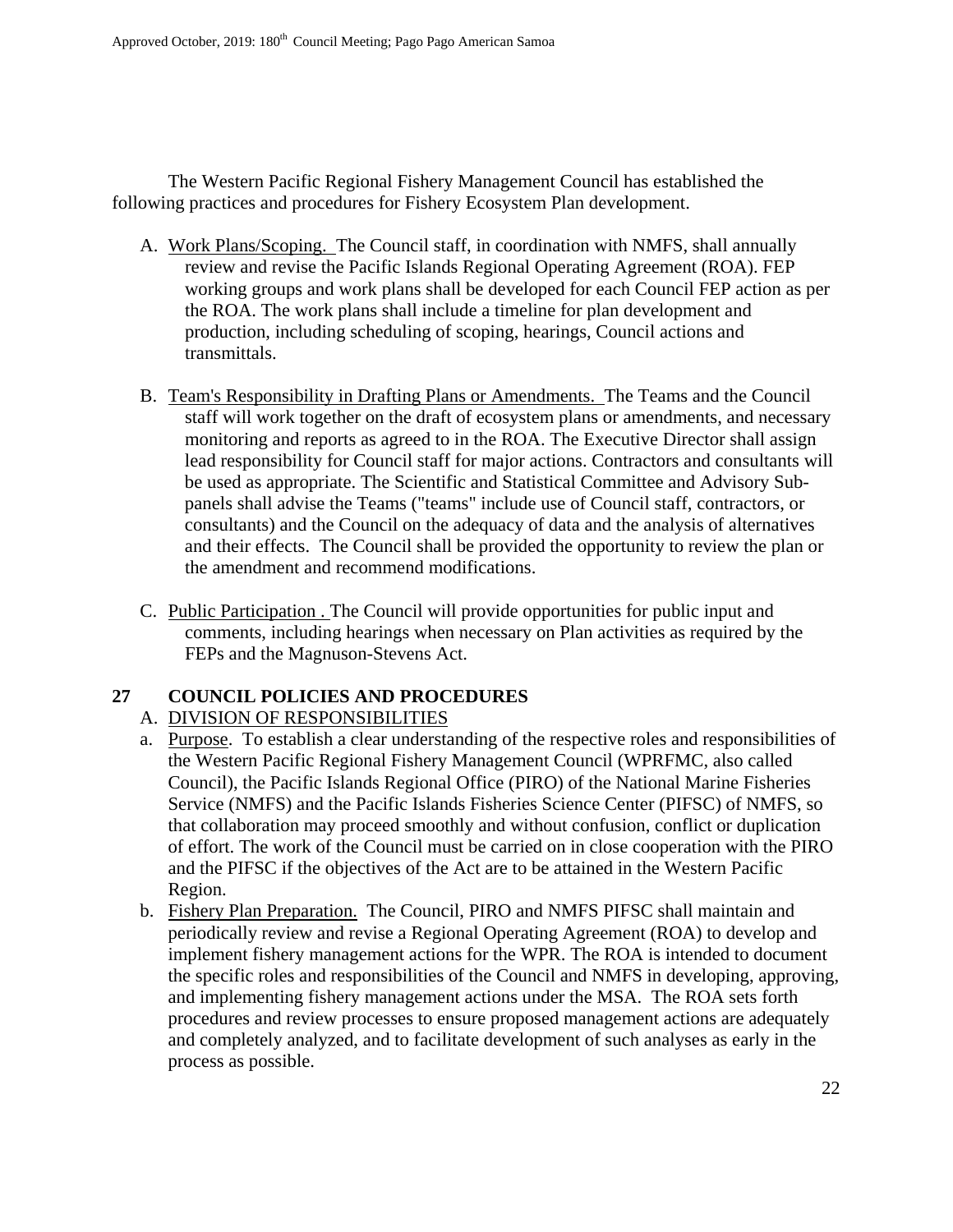- c. Mailing for Review of FEP's and Amendments: Following are the specifications to be followed in sending FMP's and amendments for review:
	- i. Transmittal letter and one (1) hard copy and an electronic copy of the documents to the Regional Administrator.

Regional Administrator National Marine Fisheries Service NOAA Inouye Regional Center 1845 Wasp Boulevard, Building 176 Honolulu, HI 96818

- ii. Three (3) copies to the Director of the Pacific Islands Fisheries Science Center.
- iii. One (1) copy each to the following departments for CZM consistency review:

**Director** Department of Business and Economic Development State of Hawaii P.O. Box 2359 Honolulu, Hawaii 96804

**Director** Bureau of Planning Government of Guam Agana, Guam 96910

**Director** Development Planning Office American Samoa Government Pago Pago, American Samoa 96799

**Director** Coastal Resources Management Office P.O. Box 10007 Second Floor Morgen Building, San Jose Saipan, MP 96950

- iv. Additional copies are sent to other agencies, organizations, industry, fishermen and other resource users as appropriate.
- d. Environmental Impact Statements. The Council is responsible for preparing the initial environmental document to accompany FEPs and amendments. In preparing the environmental documents, the Council will coordinate with NMFS as appropriate. The Council may retain outside assistance to assist with the preparation of any environmental analyses and/or documents.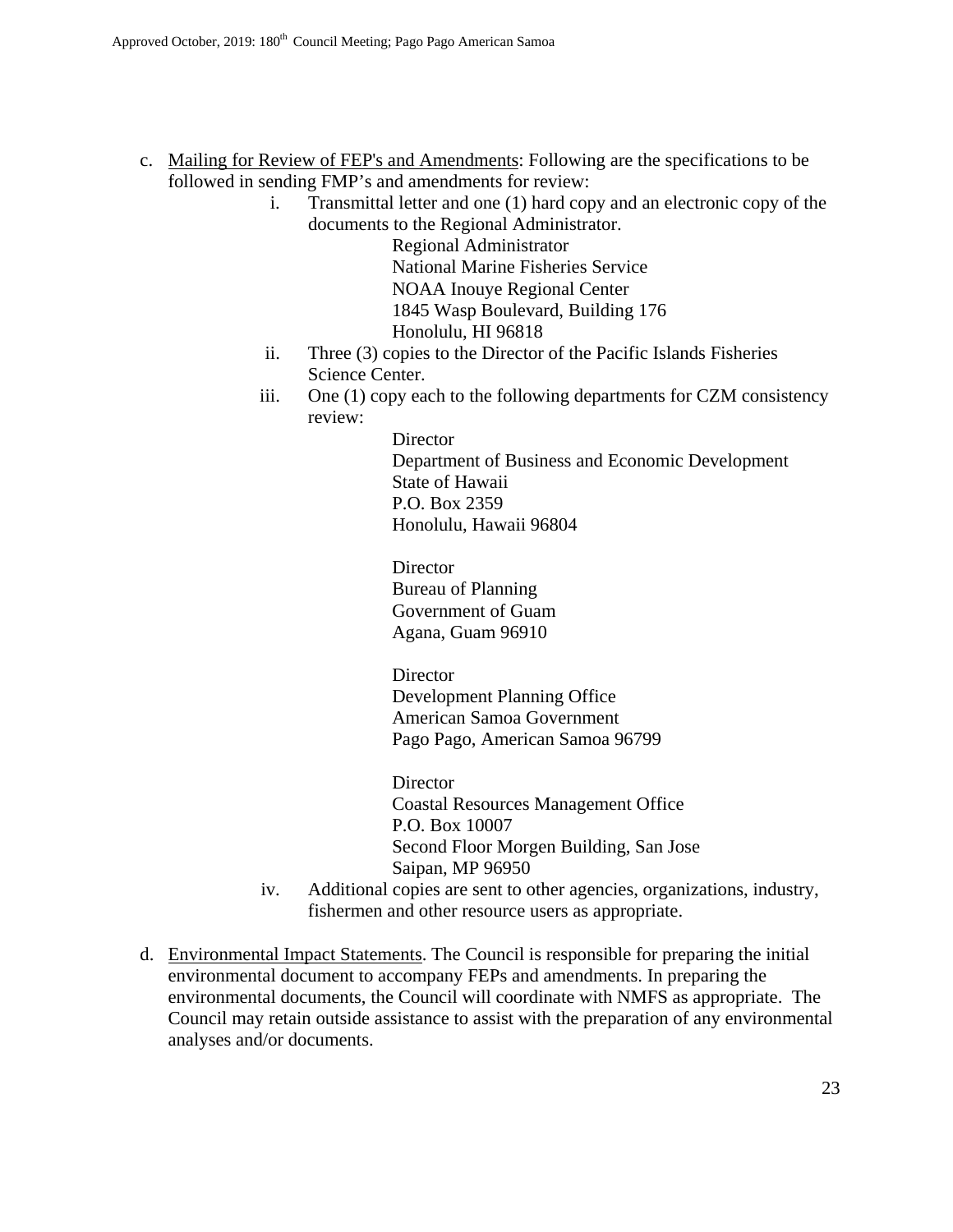- e. Economic Analysis. All FEPs and amendments prepared by the Council will include an analysis of the economic impacts of the recommended management measures and alternative measures. Appropriate guidance for preparation of the economic analysis will be provided.
- f. Regulations. The Council is responsible for drafting regulations for implementation of the FEPs or amendments to the FMPs. The PIRO may assist the Council with drafting regulations, as appropriate. Additional responsibilities shall be detailed in the Regional Operating Agreement.
- g. Deeming Proposed Regulations. When the Council takes final action on a regulatory action, the Council shall state in its motion:
	- i. The Council deems proposed regulations that clearly and directly flow from the provisions of the motion to be necessary and appropriate in accordance with Section 303(c) of the Act; and
	- ii. The Council authorizes the Executive Director and the Chairman to review the draft proposed regulations when provided by NMFS to ensure that the proposed regulations to be submitted to the Secretary under Section 303(c) of the Act are consistent with these instructions.
- h. Public Hearings. The holding of public hearings on Fishery Ecosystem Plans and their accompanying NEPA documents is the joint responsibility of the Council and the PIRO. The hearings will be jointly presided over and the costs, if any, will be shared approximately equally.
- i. Research. Biological and social economic research, resource surveys and experiments are primarily the responsibility of the PIFSC. The Council will seek to fund such work only in circumstances where the results are urgently needed for preparation or modification of a Fishery Ecosystem Plan or amendment, and only after ascertaining that there is no possibility that the work can be done in time by the PIFSC, HIMB, Sea Grant or any other research agency/organization.
- j. Observers. If observers placed aboard foreign or domestic fishing vessels, whether on a voluntary basis or as required by regulations, are primarily engaged in biological research, their employment and supervision are the responsibilities of the PIRO. The Council will employ observers only when the PIRO requests its assistance because of its inability to cover requirements for acquiring data needed for FEP's.
- k. Fishery Development. The Council will make every effort to see that its Fishery Ecosystem Plans and amendments allow for the maximum opportunity to develop new fisheries and expand existing fisheries, consistent with conservation of the resources and avoidance of economic disruption. The Council will advise the PIRO of opportunities for development and expansion of fisheries in the region and will inform the PIRO of the Council's views on the relative priorities of fisheries for Federal development assistance. The Council will review and comment on NMFS fishery development plans and projects. The Council may be represented on fishery development boards. The Council will provide for fisheries development in the Marine Conservation Plan that is supported through the Western Pacific Sustainable Fisheries Fund.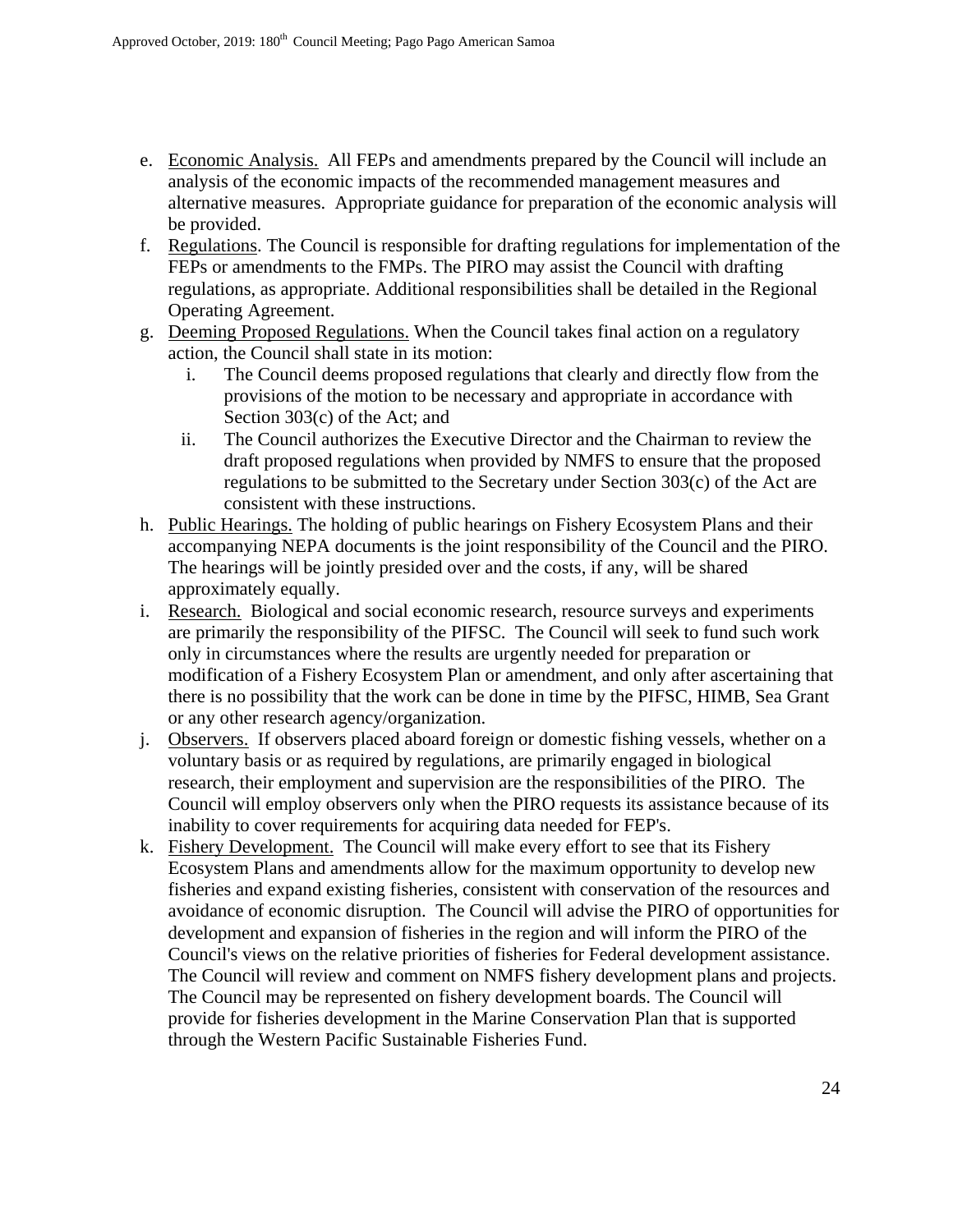- l. Consultation. The PIRO and the PIFSC will consult with the Council each year concerning their planned programs of research and development in the region. Every effort will be made to schedule such consultations far enough in advance of final decisions on the programs to allow for consideration of the Council's views and recommendations. The Executive Director will be invited to the annual review of programs of the PIFSC.
- m. Appeal. If a disagreement between the Council and the PIRO concerning responsibility for carrying out a given activity, or the necessity or priority of an activity cannot be reconciled, the Council will appeal its position to the Undersecretary and Administrator of NOAA or the Assistant Administrator for Fisheries, as the Council deems appropriate.
- n. Budgets.The Council is responsible for preparing its own administrative and programmatic budgets, which the PIRO forwards to NOAA Grants Management for approval. The Council is also responsible for preparing grant applications and justifications for its programmatic projects, which are subject to review and approval by NMFS.

# B. COMMUNICATION WITH FEDERAL, STATE OR OTHER AGENCIES/ORGANIZATIONS

- a. Background. In the course of business with Federal agencies that have formal relationships with this Council, only designated individuals shall carry on formal communication. . It is the Council Chair's responsibility to provide a channel of communication through the Executive Director for Council business between the Council and Federal or State or any other agencies/organizations. It is the Chair's responsibility to provide complete and accurate reports of such communication to the Council and to staff members.
- b. Policy. It is not appropriate for staff or Council members to communicate directly with any Federal or State or any other agency regarding Council business. All requests for such communications should be routed through the Chair or the Executive Director. This policy will assure that the Council speaks with one voice and conducts business in an accountable fashion.
	- i. No communications will be sent on Council letterhead that have not been either signed by the Chair or the Executive Director or approved by the Chair or Executive Director for another Council member or staff member's signature.
	- ii. Staff members will give all correspondence to the Executive Director (or her designee in her absence) for signature.
	- iii. Council members will give all correspondence to the Chair for signature.

C. Requests from Federal and State Legislators

Copies of all correspondence from federal, state, and territory legislators, and all Council responses, will be maintained to the extent required by 2 CFR Part 200. Responses to requests for testimony or comment on pending legislation shall be promptly coordinated with the NOAA Office of General Counsel, Pacific Islands Section.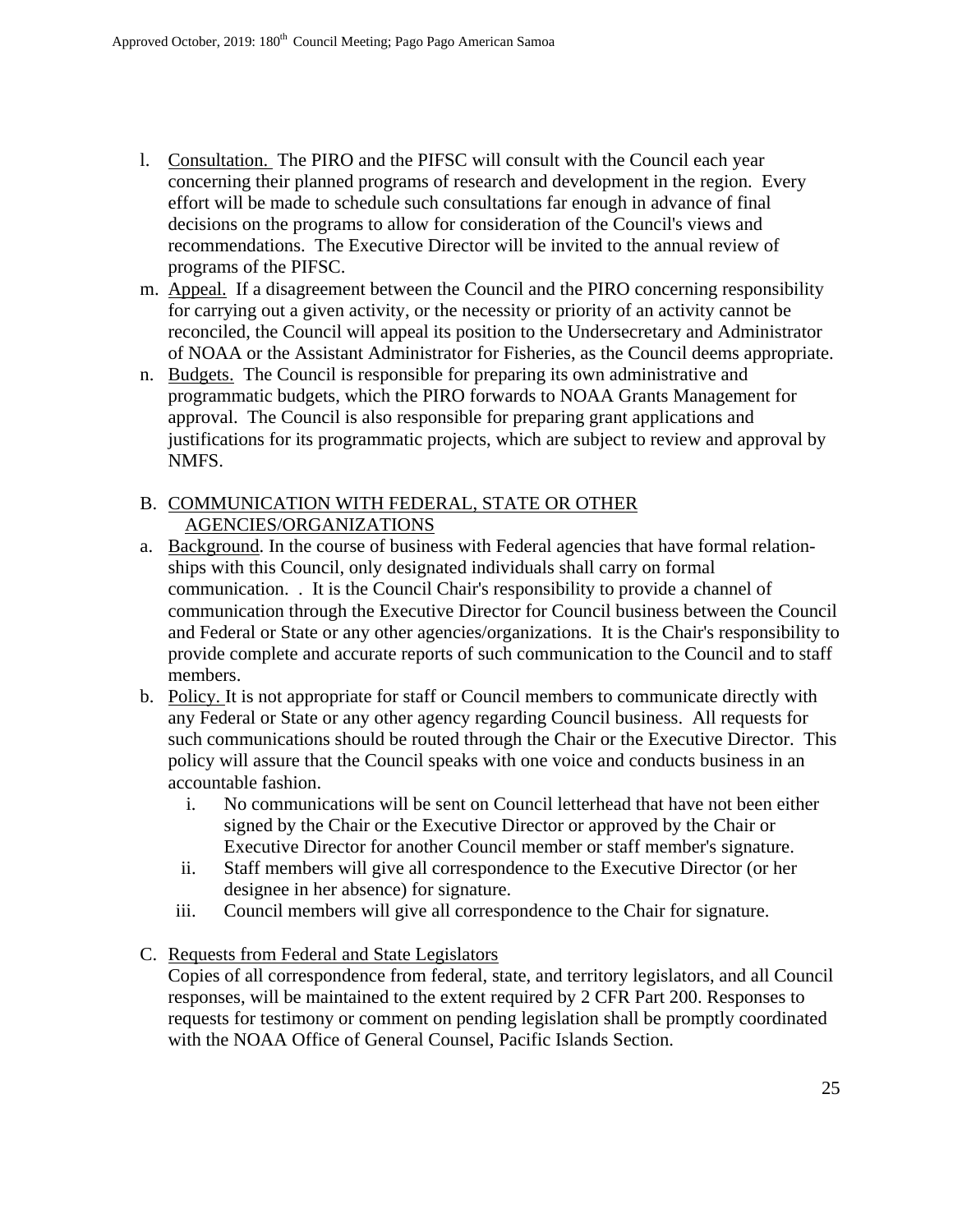#### **28 COUNCIL PROGRAM AGREEMENTS, POLICIES AND PROCEDURES**

#### A. REGIONAL OPERATING AGREEMENT

 The Council shall establish a Regional Operating Agreement (ROA) documenting specific roles and responsibilities of the Council and NMFS in developing, approving, and implementing fishery management actions under the MSFCMA. An additional objective of the ROA is to set forth procedures and review processes to ensure that NMFS and the Council adequately analyze proposed management actions. The development of management alternatives and preliminary impact analyses of the alternatives should be as early in the management action development process as necessary to ensure consistent and informed decision making by the Council and NMFS (frontloading). The ROA functions within the general parameters of the 2015 Operational Guidelines. NMFS and the Council may alter or update the ROA if NMFS revises the Operational Guidelines.

#### B. WESTERN PACIFIC STOCK ASSESSMENT REVIEW POLICY

The Council shall establish with NMFS PIFSC and PIRO a Western Pacific Stock Assessment Review (WPSAR) process and operating agreement to improve the quality, timeliness, objectivity, and integrity of stock assessments and other scientific information used in managing fishery resources in the Pacific Islands Region. This WPSAR process and policy shall fulfill the MSA in establishing a peer review process for scientific information used to advise the Council about the conservation and management of fisheries. The WPSAR framework shall define the roles and responsibilities of the parties, summarize the review criteria, detail the review process and provide mechanisms for dispute resolution.

#### C. PACIFIC INSULAR AREA FISHING AGREEMENTS, MARINE CONSERVATION PLANS, AND SUSTAINABLE FISHERIES FUND.

When the MSA was reauthorized in 1996, it included authorities in Section 204(e) to permit foreign fishing within the U.S. Exclusive Economic Zone (EEZ) in the Pacific Islands Region under a Pacific Insular Area fishing agreement (PIAFA). In order to access any funds collected under a PIAFA the Territories of Guam and American Samoa, and the Commonwealth of the Northern Mariana Islands have developed three-year Marine Conservation Plans (MCPs) that describes the uses for any funds. A standardized process will be established for the development, review and approval of the three year MCPs and hosted on the Council's website, www.wpcouncil.org.

With the reauthorization of MSA in 2006, the Sustainable Fisheries Fund was created as the repository for funds from foreign fishing agreements and foreign fishing violations in the Pacific Remote Island Areas (PRIA) of Johnston Atoll, Kingman Reef, Palmyra Atoll, Jarvis, Howland, Baker and Wake Islands. The SFF can also receive funds from payments made pursuant to specified fishing agreements with the US Territories. The SFF is administered by National Oceanic and Atmospheric Administration (NOAA), National Marine Fisheries Service (NMFS) and the Western Pacific Regional Fishery Management Council (Council).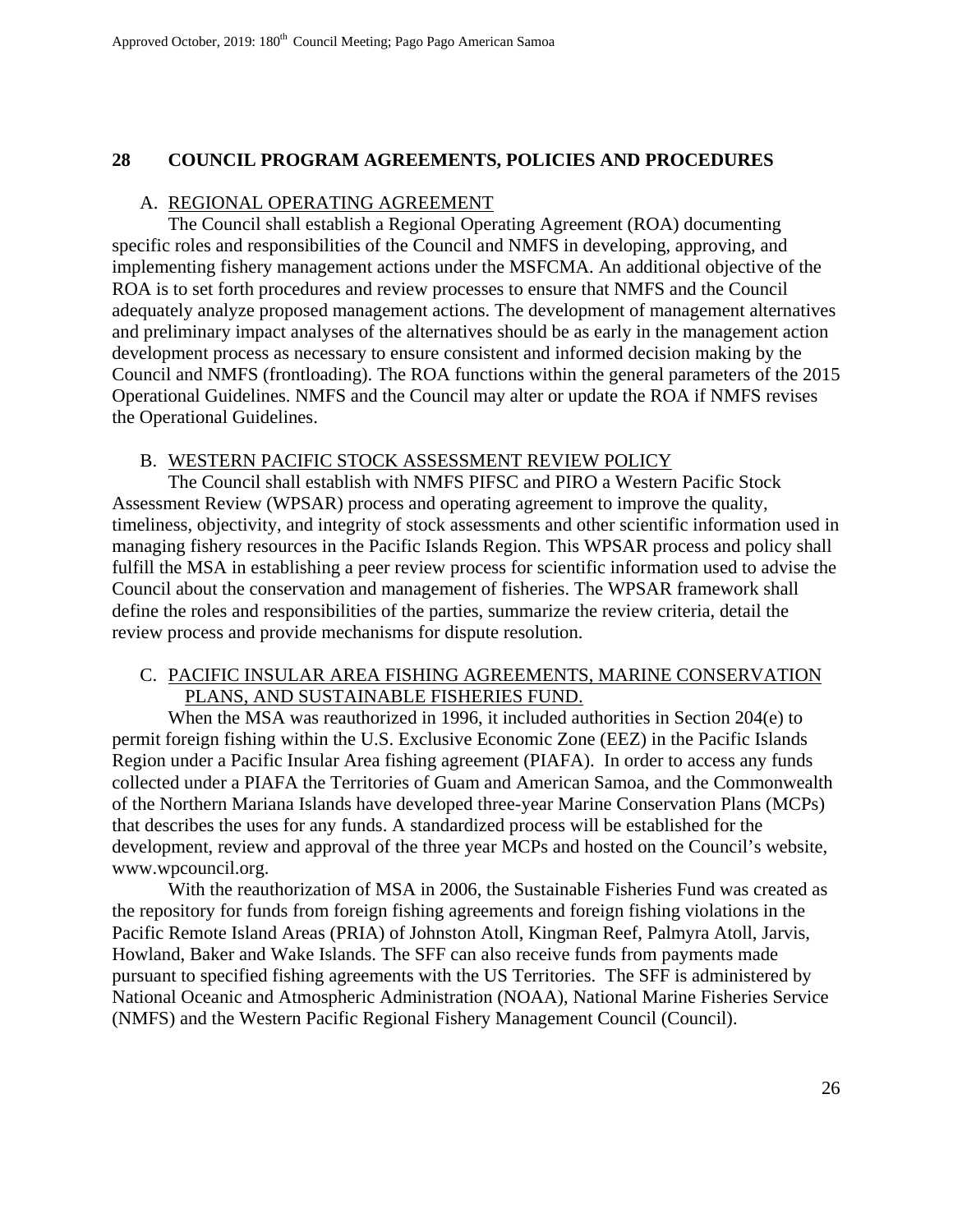In addition to the Agreement and Policy above, the Council maintains on its website (www.wpcouncil.org) and periodically reviews and updates the following policies as needed.

- D. AQUACULTURE POLICY
- E. ESSENTIAL FISH HABITAT CONSIDERATION PROCEDURES
- F. FISHERY DATA COLLECTION AND RESEARCH COMMITTEE SOPP
- G. MARINE EDUCATION AND TRAINING POLICY
- H. VESSEL MONITORING SYSTEM POLICY

#### **29 ADMINISTRATIVE MANAGEMENT SYSTEM**

 Each Council's grant activities are governed by 2 CFR Part 200 (Uniform Administrative Requirements, Cost Principles, and Audit Requirements for Federal Awards), which provides uniform administrative requirements applicable to the Western Pacific Regional Fishery Management Council, including standards for financial management, financial reporting, property management, and procurement. The Council will operate in full compliance with these standards, as amended, and the terms and conditions of the cooperative agreement.

- A. Conflict of Interest. Appointed Council Members are required to report their financial interests in harvesting, processing and marketing activities. To the extent that interests are reported, Council members may vote on a matter that would affect the disclosed financial interests, unless it is a significant and predictable effect in which case, Council Members must recuse themselves from voting. See 50 C.F.R. § 600.235. Regardless of disclosure, Council Members must recuse themselves from deliberating and voting on any matter of primarily individual concern. See 50 C.F.R. § 600.225.
- B. Procedure for financial disclosure:
	- a. Council staff will send NOAA Form 88-195 to appropriate individuals informing them of the requirement and deadline for submitting the completed form.
	- b. Administration will maintain and update at regular intervals a file on financial disclosure of those individuals named in 50 CFR Ch. VI Section 601.37.
- C. Procurement Procedures. The Council will comply with the terms and conditions or the award and 2 CFR Part 200, as amended. The purchase of all equipment, not previously approved in the award, costing in excess of \$5,000 per unit and having a useful life of more than 1 year, requires the approval of the Regional Program Officer and the Grants Officer. Such approval will be made only after a cost-benefit analysis, as applicable, (system life cost, lease vs. purchase, compatibility, etc.) by the Council demonstrates the economy of the proposed action.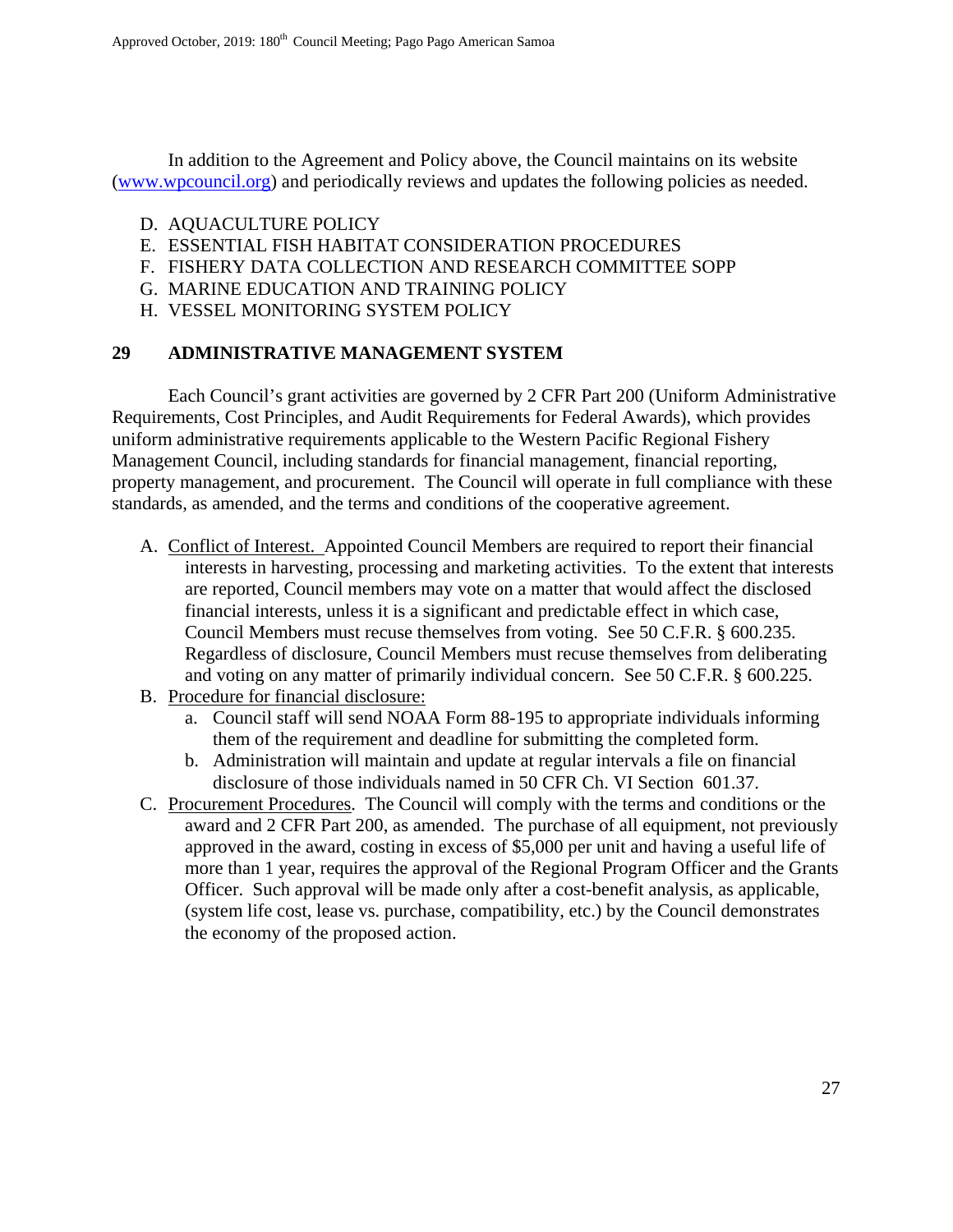Commodities and services will be procured by means of a document-oriented system, with a receipt, check, or purchase order type document maintained on all transactions. Equipment and supplies available in the General Services Administration will usually be given primary consideration, except where cost-effectiveness and efficiency dictate otherwise. A petty cash fund for over-the-counter purchases will be maintained as necessary in the Council staff office.

- D. Property Management System. The Council will follow 2 CFR Part 200, as amended. An accountability system of all non-expendable items of personal property will be maintained by means of an inventory system. An annual inventory report will be submitted to the NOAA Grants Officer. Theft will be reported promptly to the appropriate authorities. Procedures for ensuring adequate control and protection are as follows:
	- a. All non-expendable items will be inventoried.
	- b. Council property will be marked clearly with identifying numbers.
	- c. Sensitive equipment such as cameras will remain secured.
	- d. Disposal of surplus will be performed in accordance with grant provisions.
	- e. A listing of personnel with access to Council property will be maintained in the Council Office.
- E. Real Property. The leasing, renting, and acquisition of real property and space will be performed in a manner consistent with 2 CFR Part 200.
- F. Accounting and Budgetary Control Procedures. The Council's accounting and budgetary control system will be maintained in compliance with the U.S. Department of Commerce/NOAA General Provisions and Special Conditions which are included in the cooperative agreements for funding the Council's administrative and programmatic needs. A summary of the financial system follows:
	- a. Formal Books of Accounts. A cash receipts and disbursements journal, a general journal and a general ledger will be maintained to record financial transactions.
	- b. Chart of Accounts. The following general account number structure will be followed in recording financial transactions of the Council: Assets; Liabilities; Revenues; Expenses.
	- c. Financial Reports and Performance Reports. The Council will provide financial and performance reports as required by NOAA and 2 CFR Part 200.

Audits will be performed by DOC Office of Inspector General or an independent public accountant. NOAA personnel may be invited as appropriate to participate in the audit exit conference.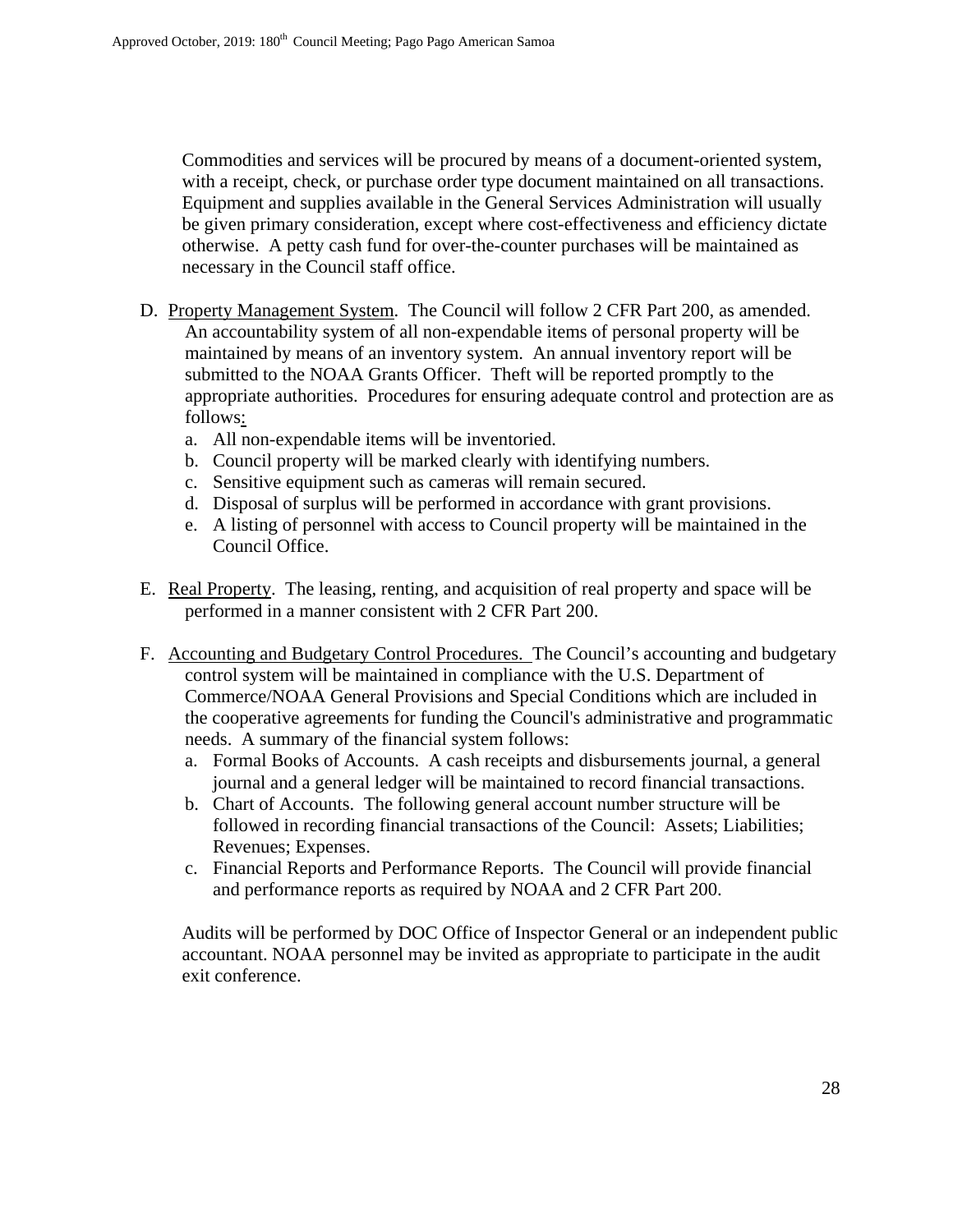G. Travel Policies and Reimbursement Procedures. The Council follows the GSA Travel Regulations, as amended. To ensure proper accounting of Council funds, the Council will pay per diem costs to eligible meeting participants by check or to the extent practicable. The Council pays for coach fare; unless otherwise approved in writing in advance of the travel, the additional cost of a higher class ticket is at the individual's own expense. Justification for other than coach fare is listed in the GSA Travel regulations. For foreign travel, refer to the Fly America Act.

Travel procedures as well as how to file your travel claim are listed in the Council's travel guideline handout this is attached to the travel order given to the traveler.

| Attachments: | <b>Travel Advance Request</b><br><b>Travel Guidelines</b> |                      |
|--------------|-----------------------------------------------------------|----------------------|
|              |                                                           | Travel Order/Voucher |
|              | <b>Travel Request</b>                                     |                      |

The current guidelines for reimbursing individuals are as follows:

All non-federal members of the Council, Scientific and Statistical Committee, Advisory Panels, Plan Development Teams, staff and special consultants performing authorized services for the Council shall normally be entitled to reimbursement subject to per diem limits established by the GSA Travel Regulations.

Foreign travel must be approved in advance by the NOAA Grants Officer. Approval must be requested at least fifteen (15) days before the travel is to take place. Foreign travel itemized in the Council's budget as approved is presumed to be approved.

In accordance with 50 CFR § 600.125(c), the Executive Director may accept in-kind and/or actual invitational funds for Council staff travel (including his/her own), only after (1) notifying the NMFS Regional Administrator of the origin and purpose of such funding, and (2) directing such gifts to the Administrator.

H. Standards for Compensation and Other Personnel Actions. Salary and wage administration, fringe benefits, hours of work, etc. for the Council staff are described in the Council's Administrative Handbook.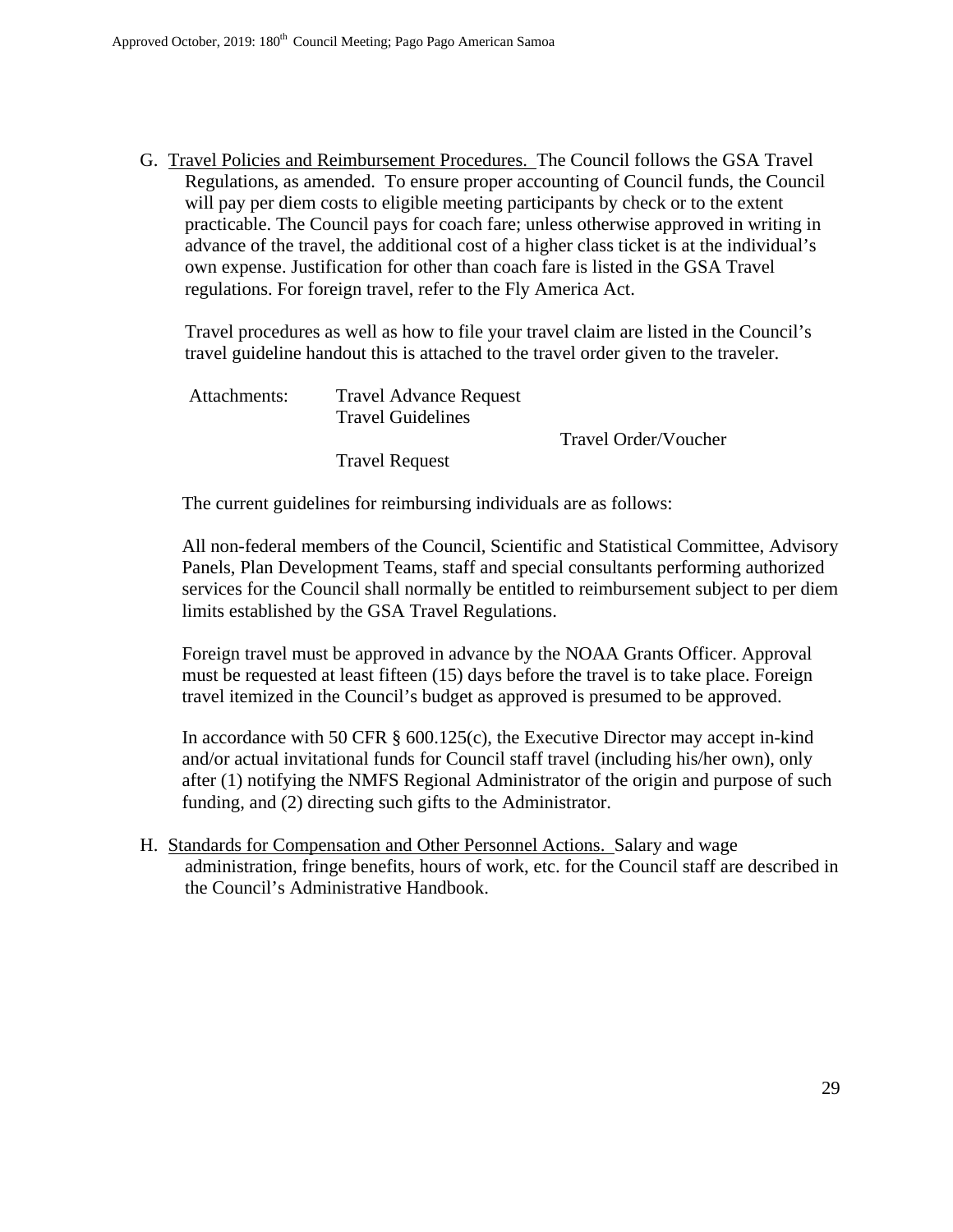I. Council Member Compensation. Those voting members of the Council who are not employed by the Federal Government or any State or local government shall receive compensation at the daily rate for GS-15 (Step 7) of the General Schedule, published by the U.S. Office of Personnel Management. Such compensation shall be limited to attendance at formal meetings of the Council (actual meeting days), meetings of standing or ad hoc committees on which the Council member is a designated member, or to the Chair, Vice-Chair, or designee while officially representing the Council or conducting official business of the Council outside of such meetings. Such compensation may be paid on a full day's basis whether in excess of eight hours a day or less than eight hours a day. "Homework" time in preparation for any meeting, or attendance of any meeting other than specified above, is not compensable nor is travel time to or from such meetings.

Non-government Council members may receive compensation for:

- 1. Days spent in actual attendance at a meeting of the Council or jointly with another Council.
- 2. Meetings of Standing and Ad Hoc Committees of the Council when the meetings are approved in advance by the Council or by the Chairman between Council meetings, and the Council member is a member of that committee.
- 3. Individual member meetings with scientific and technical advisors when approved in advance by the Council Chair or Executive Director.
- 4. Conducting or attending hearings when authorized in advance by the Council Chair or Executive Director.
- 5. Other meetings involving Council business when approved in advance by the Council Chair or Executive Director.
- 6. Meetings with the Executive Director.
- 7. Council members may waive compensation for any of the above.
- J. SSC and Advisory Panel Stipends. In accordance with the provision of Section  $302(g)(1)(F)$  of the Act and subject to the availability of funds, the Council may pay a stipend to members of the Scientific and Statistical Committees or Advisory Panels who are not employed by the Federal Government or a state/local marine fisheries agency.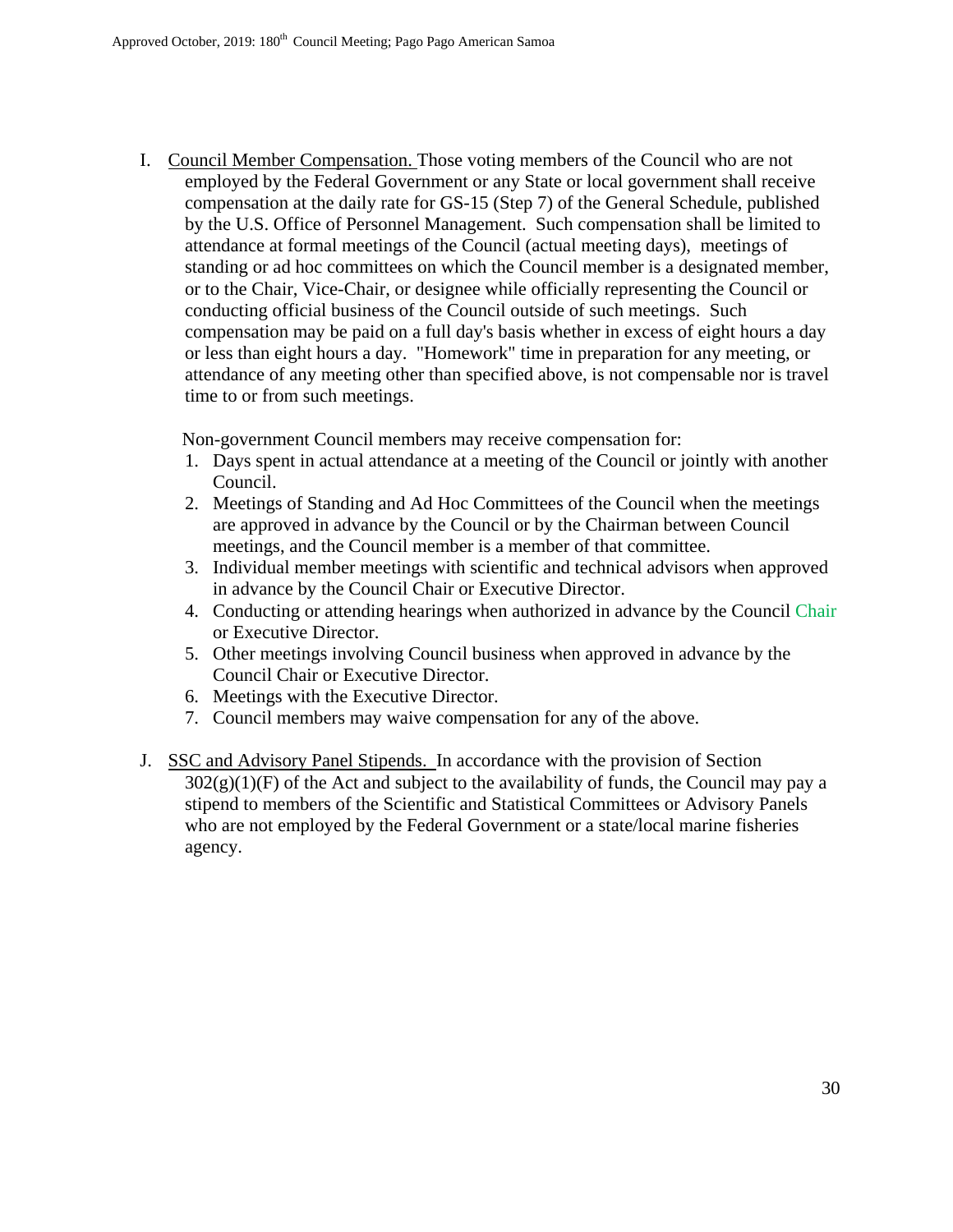- K. Confidentiality of Statistics. The Council has adopted procedures in compliance with 50 CFR § 600.130, 50 CFR Part 600, subpart E, and NOA 216.100 to ensure the confidentiality of the statistics that may be submitted to it by Federal or State authorities and may be voluntarily submitted to it by private persons, including, but not limited to, procedures for the restriction of Council member, Advisory Panel, Plan Team, SSC and employee access and the prevention of conflicts of interest; except that such procedures in the case of statistics submitted to the Council by a State are consistent with the laws and regulations of the State concerning the confidentiality of such statistics.
- L. Security Assurance. Security assurances for Council members and staff, as appropriate, will be requested and processed according to the instructions and procedures set forth in 50 CFR § 600.240. The Department of Commerce will issue security assurances to Council nominees and members following completion of favorable background checks. Security assurances will be valid for 5 years from the date of issuance. A security assurance will not entitle the member to access classified data. In instances in which Council members may need to discuss, at closed meetings, materials classified for national security purposes, the agency or individual providing such classified information will be responsible for ensuring that Council members and other attendees have the appropriate security clearances.

The following forms are available online at www.osec.doc.gov/osy and must be filled out authorizing the Agency to conduct a background investigation. Council members must fill out Questionnaire for Non-Sensitive Positions (SF-85), Declaration for Federal Employment (OF-306), and submit two completed fingerprint cards (FD-258s). In addition to completing the forms, members must provide two acceptable documents of identification (I-9). Individuals may have their fingerprints taken at their local police department or at the personnel/security office of any Federal agency willing to provide the service. Any member whose assurance is due to expire, will need to complete the above forms and submit to the Executive Director of the council who will then forward to NMFS for processing.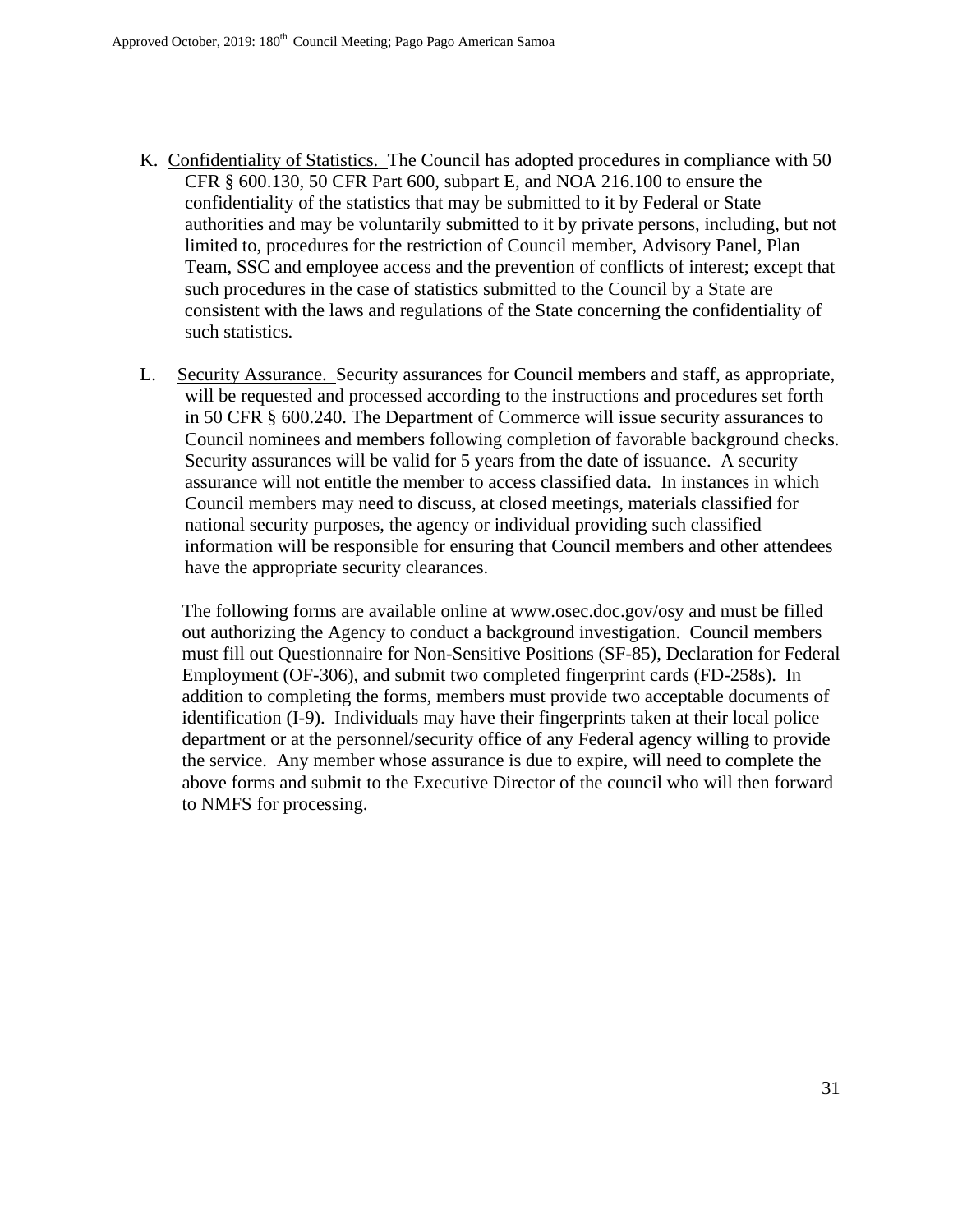- M. Record-keeping. Record-keeping shall conform to 2 CFR Part 200 and 50 CFR § 600.150. The Council is required to maintain documents generally available to the public on its Internet site for immediate download at http://www.wpcouncil.org. Documents for posting must include: fishery ecosystem plans and their amendments for the fisheries for which the Council is responsible, drafts of fishery ecosystem plans and plan amendments under consideration, analysis of actions the Council has under review, minutes or official reports of past meetings of the Council and its committees, materials provided by the Council staff to Council members in preparation for meetings, and other Council documents of interest to the public. For documents too large to maintain on the Web site, not available electronically, or seldom requested, the Council shall provide copies of the documents for viewing at the Council office during regular business hours or by mail, as specified below.
- N. Privacy Act Records. The Council will maintain in its office, under appropriate safeguards in accordance with the Privacy Act, all Privacy Act records, including personnel files on employees, experts and consultants under contract, and advisory group members. Maintenance, protection, handling of requests for information, and disclosure and disposition of Privacy Act records will be accomplished as provided for in Secretarial guidelines and regulations.
- O. Disposition of Records. Council records must be handled in accordance with Department of Commerce and NOAA records management office procedures. The Council will abide by the terms of the NOAA Records Management Guide; the NOAA Records Disposition Handbook; and the following records management authorities: NAO 205-1 NOAA Records Management Program; DAO 205-1 Records Management; Federal Records Act of 1950; 44 U.S.C. Chapter 31 Records Management by Agency Heads; 44 U.S.C. Chapter 33 Disposal of Records; and 44 U.S.C. § 101 Federal Management and Promotion of Electronic Government Services

All records and documents created or received by Council employees, while in active duty status, belong to the Federal government. When employees leave the Council, they may not take the original or file copies of records with them. Before any records are disposed of, Council members and employees will coordinate with the NOAA records management office.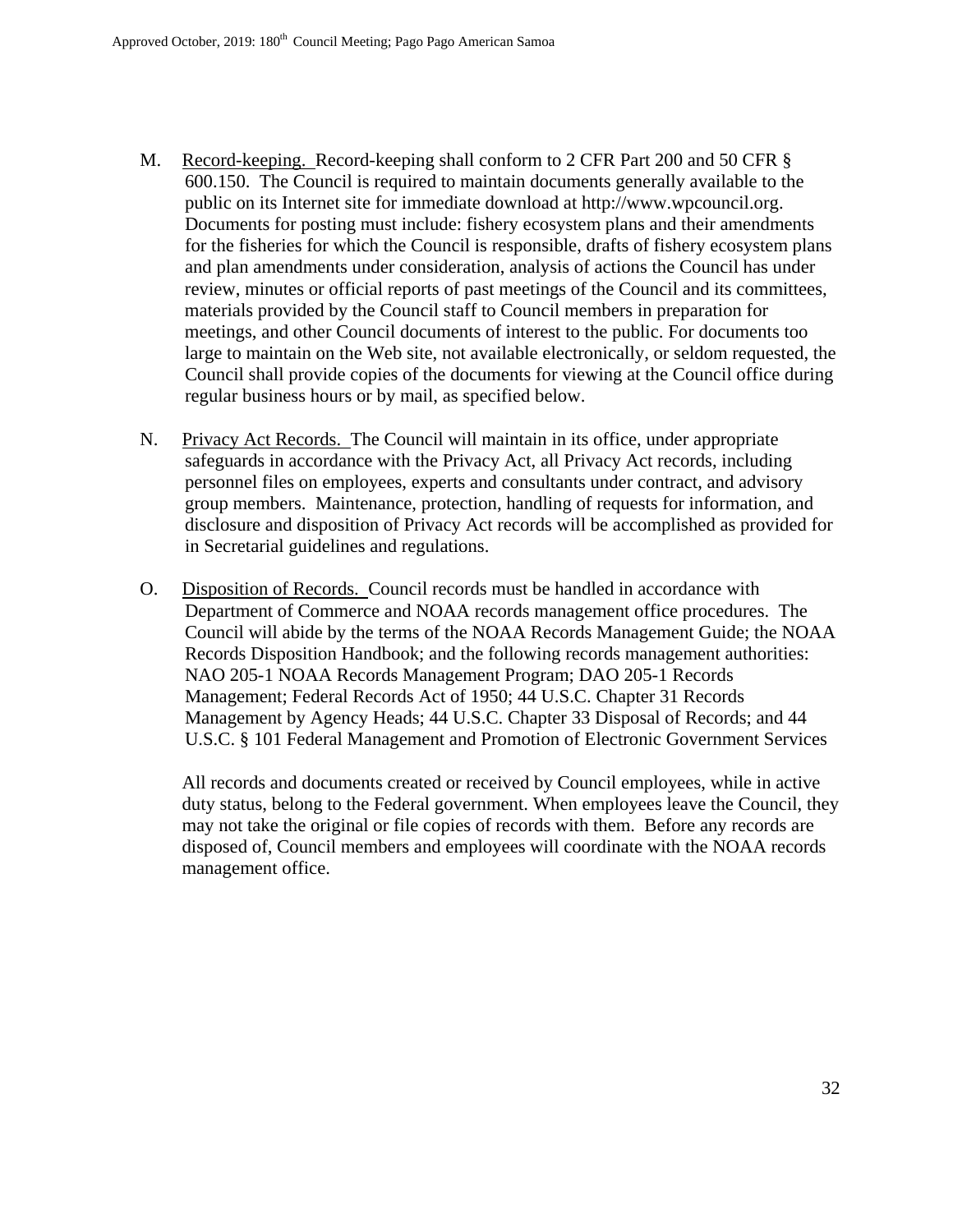P. Requests for Public Records. Documents available for public inspection at the Council offices include the following: approved minutes, public briefing documents, reports and sign-in sheets from Council, Advisory Panels, Plan Teams, Regional Ecosystem Advisory Committee, Scientific and Statistical Committee and Other Council Ad Hoc Committees.

Members of the public wishing to review any of these documents may call (808-522- 8220) or write to the Council office at 1164 Bishop Street, Suite 1400, Honolulu, HI, 96813 to schedule an appointment. Requests should identify the name of the individual, the specific records to be reviewed, and provide a contact number. The Council will ordinarily respond to a request within 10 business days. Reasonable restrictions may be placed upon the number of visitors and visiting hours to the extent necessary to facilitate Council operations. Members of the public wishing to obtain copies of these records should follow the procedures for submitting a Freedom of Information Act request, as set forth below.

Freedom of Information Act. Requests for copies of records maintained by the Council will be processed in accordance with the requirements of the Freedom of Information Act and Department of Commerce regulations set forth in 15 CFR Part 4. Requests must be addressed to NMFS and may be sent to the following:

> NOAA FOIA Officer 1305 East-West Highway, Suite 8536 Silver Spring, MD 20910-3281

FOIA requests received by the Council will be promptly forwarded to the appropriate NMFS Regional Office. The Regional Office will forward the request to the NMFS FOIA Officer so that the request can be logged into a centralized database and assigned a tracking number. The FOIA Officer will execute a CD-244, "FOIA Request and Action Record," which will include the tracking number and the due date. A search for responsive documents must begin immediately upon receipt of the search tasker from the FOIA office. All responsive documents must be reviewed for disclosure on a lineby-line basis, and segregable portions must be released. Council members may make recommendations regarding potential exemptions to be asserted; however, only a Federal employee can make a disclosure determination. The original documents must be retained by the originating office. Copies of the responsive records must be provided to the FOIA office, in accordance with the instructions on the tasker, and redacted and unredacted versions will be maintained by that office in accordance with DOC policy.